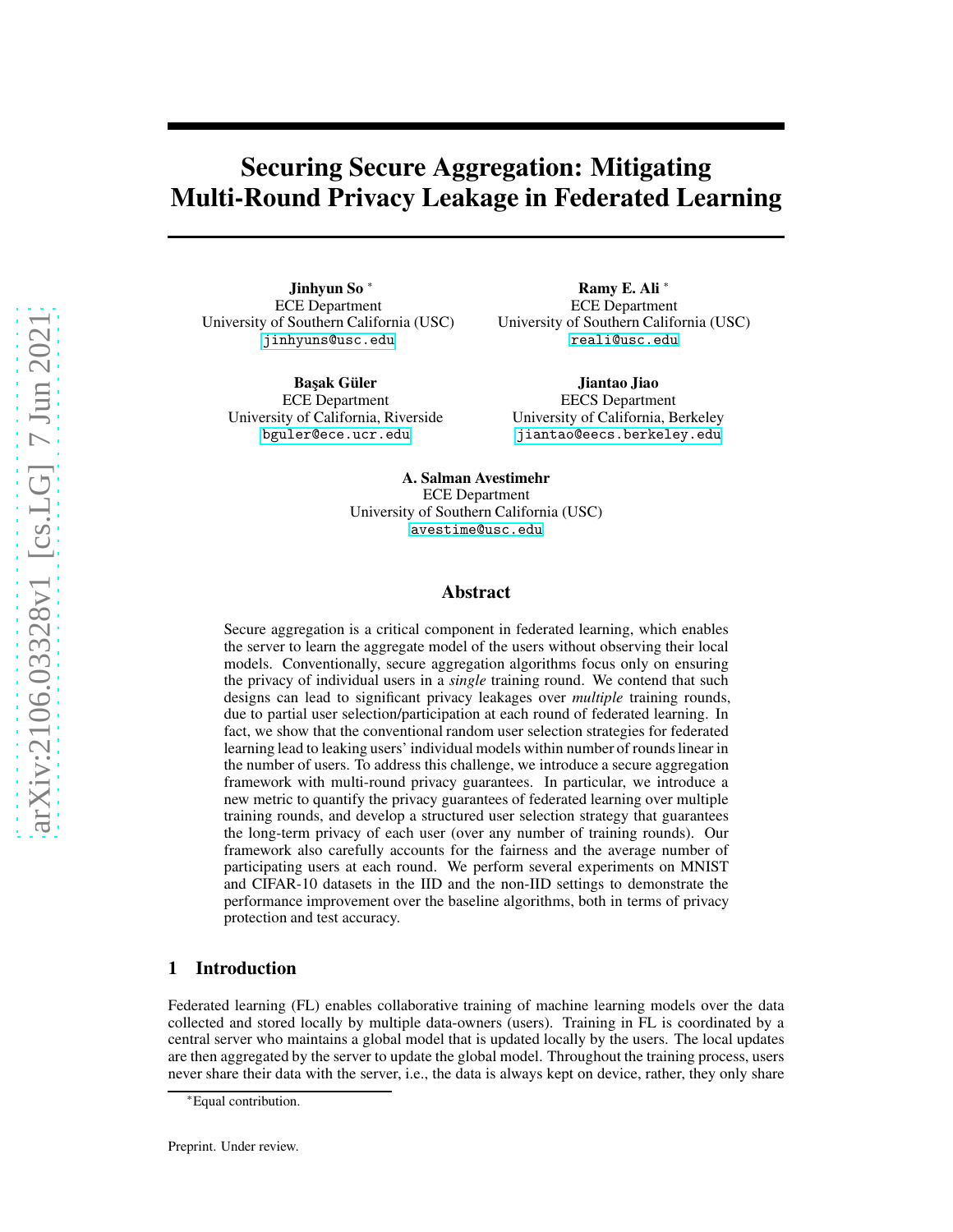<span id="page-1-0"></span>

Figure 1: A multi-round secure aggregation example, where the server can reconstruct the model of user 3. At round t, the set of participating users is  $S^{(t)} = \{1, 2, 3\}$ . At round  $t + 1$ , the set of participating users is  $\mathcal{S}^{(t+1)} = \{1, 2\}$ . If the local models do not change significantly over the two rounds (e.g., the models start to converge), the server can reconstruct the model of user 3 from the aggregated models of the two rounds.

their local models. However, as has been shown recently, local models may still reveal substantial information about the local datasets, and the private training data can be reconstructed from the local models through inference or inversion attacks (see e.g., [\[1,](#page-10-0) [2,](#page-10-1) [3,](#page-10-2) [4\]](#page-10-3)).

To prevent such information leakage, *secure aggregation* protocols are proposed (e.g., [\[5,](#page-10-4) [6,](#page-10-5) [7,](#page-10-6) [8,](#page-10-7) [9\]](#page-10-8)) to protect the privacy of individual local models, both from the server and other users, while still allowing the server to learn their aggregate. More specifically, secure aggregation protocols ensure that, at any given round, the server can only learn the aggregate model of the users, and beyond that no further information is revealed about the individual local model of a particular user.

Secure aggregation protocols, however, only ensure the privacy of the individual users in a *single training round*, and do not consider their privacy over multiple training rounds. On the other hand, due to partial user selection  $[10, 11, 12, 13]$  $[10, 11, 12, 13]$  $[10, 11, 12, 13]$  $[10, 11, 12, 13]$ , the server may be able to reconstruct the individual models of some users using the aggregated models from the previous rounds. As a simple illustrative example, consider the setting in Fig[.1.](#page-1-0) Although model aggregation in each round is secure (in the sense that the server only learns the aggregate model of the active users), the server can still combine the aggregate models of the two rounds to approximate the individual model update of user 3.

As such motivated, we study long-term user privacy in federated learning. We first introduce a new metric to quantify the privacy guarantees of a secure aggregation protocol over multiple training rounds. Then, we formulate the user selection problem with long-term privacy guarantees, by also taking into account the fairness and the average number of participating users (which then controls the convergence rate) in the selection process. Finally, we develop Multi-RoundSecAgg, a practical user selection strategy that guarantees user privacy across any number of training rounds.

Multi-RoundSecAgg has provable privacy and convergence guarantees, and provides a trade-off between privacy and convergence rate. In particular, as we demonstrate in our theoretical analysis, stronger privacy guarantees require fewer number of participating users per training round, which slows down the convergence of the training. We also show that conventional random user selection strategies for FL, while maximizing the convergence rate, can be vulnerable to attacks that span multiple training rounds. Through extensive numerical experiments on the MNIST and CIFAR-10 datasets on both IID and non-IID settings, we have observed that Multi-RoundSecAgg can achieve comparable accuracy to the random user selection strategy, while ensuring long-term privacy guarantees for the individual users. In summary, our specific contributions are as follows.

- 1. We introduce a new metric to capture long-term privacy guarantees in FL for the first time. This long-term privacy condition requires that the server cannot reconstruct any individual model using the aggregated models from any number of training rounds. Using this metric, we show that the conventional random user selection schemes can result in leaking the individual user models after a sufficient number of rounds, even if secure aggregation is employed at each round.
- 2. We propose Multi-RoundSecAgg, a privacy-preserving structured user selection strategy that ensures the long-term privacy of the individual users over any number of training rounds. This strategy also takes into account the fairness of the selection process and the average number of participating users at each round.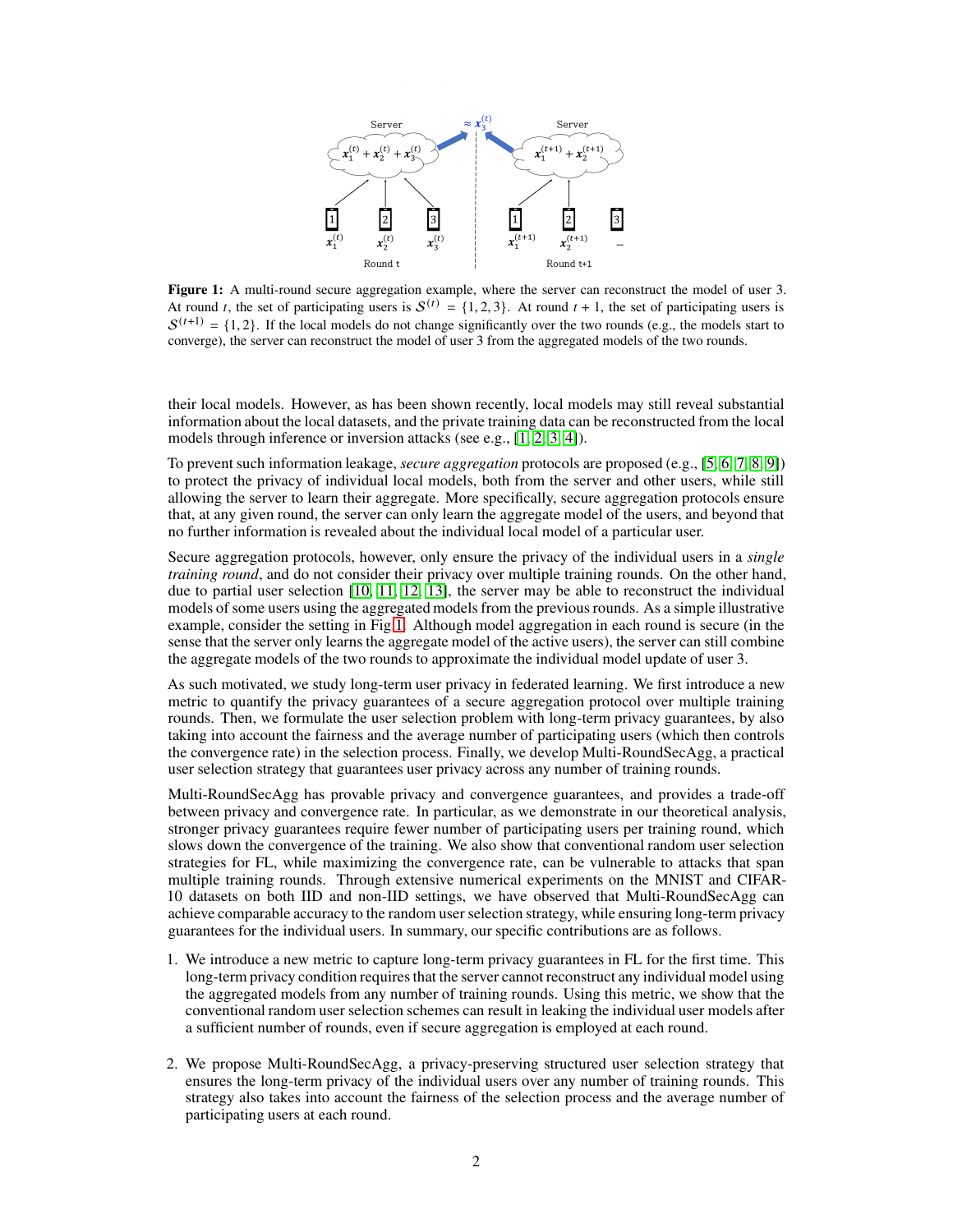- 3. We demonstrate that Multi-RoundSecAgg creates a trade-off between the long-term privacy guarantee and the average number of participating users. In particular, as the average number of participating users increases, the long-term privacy guarantee becomes weaker.
- 4. We provide the convergence analysis of Multi-RoundSecAgg, which shows that the long-term privacy guarantee and the average number of participating users control the convergence rate. The convergence rate is maximized when the average number of participating users is maximized (e.g., the random user selection strategy maximizes the average number of participating users at the expense of not providing long-term privacy guarantees). As we require stronger long-term privacy guarantees, the average number of participating users decreases and a larger number of training rounds is required to achieve the same level of accuracy as the random selection strategy.
- 5. Finally, we conduct extensive experiments in both IID and non-IID settings on MNIST and CIFAR-10 datasets and demonstrate that Multi-RoundSecAgg achieves almost the same test accuracy compared to random selection scheme while providing better long-term privacy guarantees.

# 2 Related Work

The underlying principle of the secure aggregation protocol in [\[5\]](#page-10-4) is that each pair of users exchange a pairwise secret key which they can use to mask their local models before sharing them with the server. The pairwise masks cancel out when the server aggregates the masked models, allowing the server to learn the aggregate of the local models. These masks also ensure that the local models are kept private, i.e., no further information is revealed beyond the aggregate of the local models. This protocol incurs a significant communication cost due to exchanging and reconstructing the pairwise keys. Recently, several works have developed communication-efficient exchange protocols [\[6,](#page-10-5) [7,](#page-10-6) [9,](#page-10-8) [14,](#page-10-13) [15\]](#page-10-14), which are complementary to and can be combined with our work. Another line of work focused on designing partial user selection strategies to overcome the communication bottleneck in FL while speeding up the convergence by selecting the users based on their local loss [\[10,](#page-10-9) [11,](#page-10-10) [12,](#page-10-11) [13\]](#page-10-12).

Previous works, either on secure aggregation or on partial user selection, however, do not consider the potential privacy leakage as a result of partial user participation and the server observing the aggregated models across multiple training rounds. This is the first study to address this challenge, where we identify a novel metric to quantify the long-term privacy of secure aggregation, and develop a privacy-preserving user selection strategy with provable long-term privacy and fairness guarantees.

### 3 System Model

In this section, we first describe the basic federated learning model in Section [3.1.](#page-2-0) Next, we introduce the multi-round secure aggregation problem for federated learning and define the key metrics to evaluate the performance of a multi-round secure aggregation protocol in Section [3.2.](#page-3-0)

#### <span id="page-2-0"></span>3.1 Basic Federated Learning Model

We consider a cross-device federated learning setup consisting of a server and  $N$  devices (users). User  $i \in [N]$  has a local dataset  $\mathcal{D}_i$  consisting of  $m_i = |\mathcal{D}_i|$  data samples. The users are connected to each other through the server, i.e., all communication between the users goes through the server (no direct links exist between the users) [\[16,](#page-10-15) [5,](#page-10-4) [17\]](#page-10-16). The goal is to collaboratively learn a single global model  $x$  with dimension  $d$ , using the local datasets that are generated, stored, and processed locally by the users. The training task can be represented by minimizing a global loss function,

<span id="page-2-1"></span>
$$
\min_{x} L(x) \text{ s.t. } L(x) = \sum_{i=1}^{N} w_i L_i(x), \tag{1}
$$

where  $L_i$  is the local loss function of user i and  $w_i \geq 0$  is a weight parameter assigned to user *i* to specify the relative impact of the user, where  $\sum_i w_i = 1$ . A common choice for the weight parameters is  $w_i = \frac{m_i}{m}$ , where  $m = \sum_{i=1}^{N} m_i$  [\[17\]](#page-10-16). We define the optimal model parameters  $x^*$  and  $x_i^*$  as  $x^* = \arg \min_{x \in \mathbb{R}^d} L(x)$  and  $x_i^* = \arg \min_{x \in \mathbb{R}^d} L(x)$ .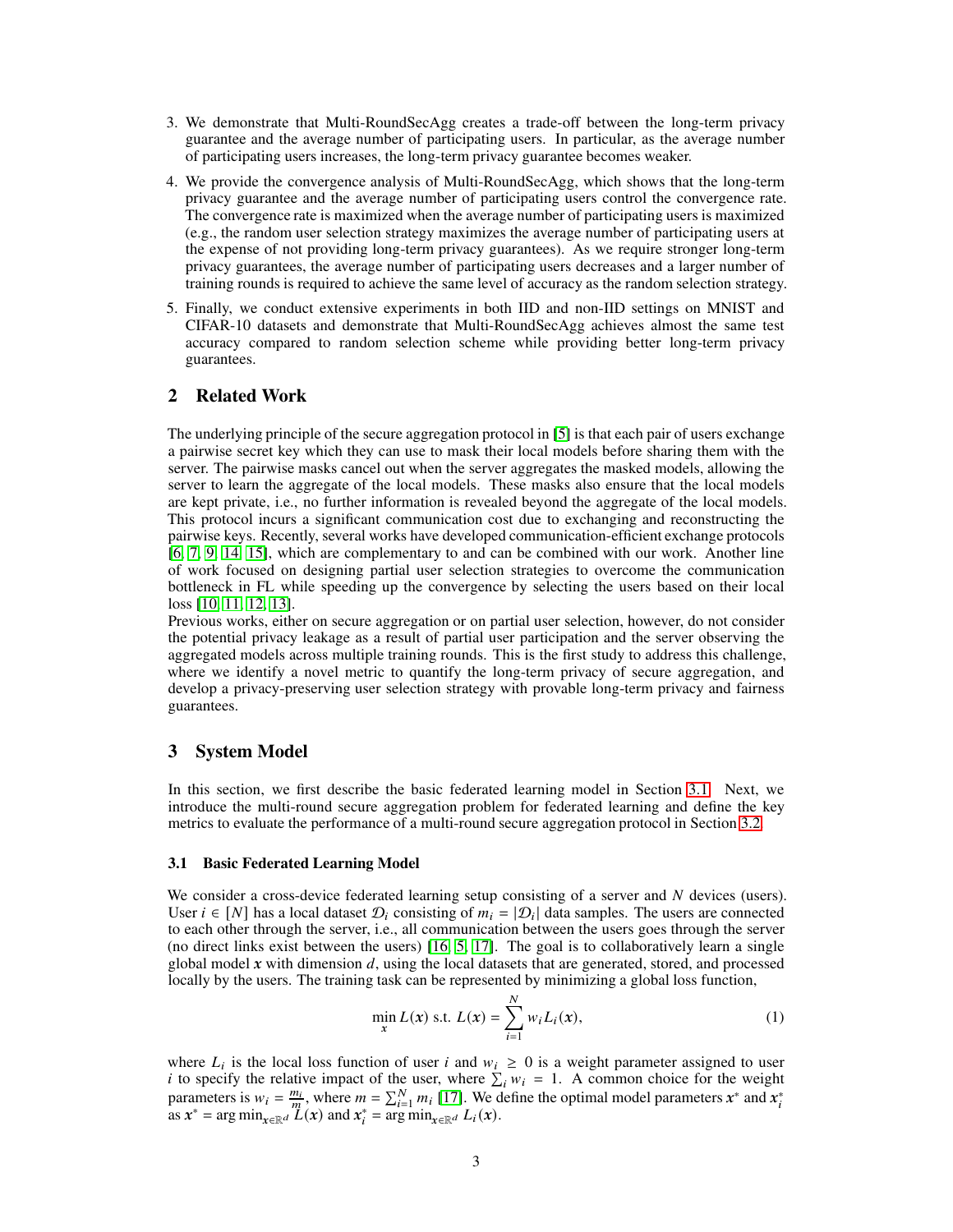Federated Averaging with Partial User Participation. To solve [\(1\)](#page-2-1), the most common algorithm is the *FedAvg* (federated averaging) algorithm proposed in [\[16\]](#page-10-15). *FedAvg* is an iterative algorithm, where model training is done by repeatedly iterating over individual local updates. At the beginning of each training round, the server sends the current state of the global model, denoted by  $x^{(t)}$  at round  $t$ , to the users. Each round consists of two phases, local training and aggregation. In the local training phase, user  $i \in [N]$  updates the global model by carrying out  $E \geq 1$ ) local stochastic gradient descent (SGD) steps and sends the updated local model  $x_i^{(t)}$  $t_i^{(t)}$  to the server. One of key features of cross-device federated learning is partial device participation. Due to various reasons such as being offline, unreliable wireless connectivity, or battery issues, at any given round, only a fraction of the users are available to participate in the protocol. We refer to such users as *available* users throughout the paper. In the aggregation phase, the server selects  $K \leq N$  users among the users that are available in that training round and aggregates the local models of the selected users. After receiving the local updates from the users, the server updates the global model as follows

<span id="page-3-1"></span>
$$
x^{(t+1)} = \sum_{i \in S^{(t)}} x_i^{(t)} = \mathbf{X}^{(t)}^\top p^{(t)},
$$
\n(2)

where  $p^{(t)} \in \{0,1\}^N$  denotes a participation vector at round t whose i-th entry is 0 when user i is not selected and 1 when user *i* is selected.  $X^{(t)}$  denotes the concatenation of the weighted local models at round *t*, i.e.,  $\mathbf{X}^{(t)} = [w_1 x_1^{(t)}]$  $x_1^{(t)}, \ldots, w_N x_N^{(t)}$  $\begin{bmatrix} (t) \\ N \end{bmatrix}^T \in \mathbb{R}^{N \times d}$ . Finally, the server broadcasts the updated global model  $x^{(t+1)}$  to the users for the next round.

#### <span id="page-3-0"></span>3.2 Multi-round Secure Aggregation

Conventional secure aggregation protocols only consider the privacy guarantees over a single training round. While secure aggregation protocols have provable privacy guarantees at any single round, in the sense that no information is leaked beyond the aggregated models at each round, the privacy guarantees do not extend to attacks *that span multiple training rounds*. Specifically, by using the aggregated models and participation information across multiple rounds, an individual model may be reconstructed from the aggregated models. For instance, consider the following user participation strategy across three training rounds,  $p^{(1)} = [1, 1, 0]^{\top}$ ,  $p^{(2)} = [0, 1, 1]^{\top}$ , and  $p^{(3)} = [1, 0, 1]^\top$ . Assume a scenario where the local updates do not change significantly over time (e.g., models start to converge, or the server fixes the global model over consecutive rounds). Then, the server can single out all individual models  $x_i$  even if a secure aggregation protocol is employed at each round.

In this paper, we study secure aggregation protocols with long-term privacy guarantees (which we term *multi-round secure aggregation*) for the cross-device FL setup which (to the best of our knowledge) has not been studied before. We assume that user  $i \in [N]$  drops from the protocol at each round with probability  $p_i$ .  $\mathcal{U}^{(t)}$  denotes the index set of available users at round t and  $u^{(t)} \in \{0,1\}^N$  is a vector indicating the available users, such that  $\{u^{(t)}\}_j = 1$ { $j \in \mathcal{U}^{(t)}\}$  where  $\{u\}_j$  is *j*-th entry of vector *u* and  $1\{\cdot\}$  is an indicator function. The server selects K users from  $\mathcal{U}^{(t)}$ , if  $|\mathcal{U}^{(t)}| \geq K$ , based on the history of selected users in previous rounds. The local models of the selected users are then aggregated via a secure aggregation protocol (i.e., by communicating masked models), at the end of which the server learns the aggregate of the local models of the selected users. Our goal is to design a user selection algorithm  $\mathcal{A}^{(t)}$  :  $\{0,1\}^{t \times N} \times \{0,1\}^N \rightarrow \{0,1\}^N$ ,

<span id="page-3-2"></span>
$$
\mathcal{A}^{(t)}(\mathbf{P}^{(t)}, \mathbf{u}^{(t)}) = \mathbf{p}^{(t)} \text{ such that } ||\mathbf{p}^{(t)}||_0 \in \{0, K\},
$$
\n(3)

to prevent the potential information leakage over multiple rounds, where  $p^{(t)} \in \{0,1\}^N$  is the participation vector defined in [\(2\)](#page-3-1),  $||x||_0$  denotes the  $L_0$ -"norm" of a vector *x*,  $K$  denotes the maximum number of selected users. We note that  $\mathcal{A}^{(t)}$  can be a random function.  $\mathbf{P}^{(t)}$  is a matrix representing the user participation information up to round t, and is termed the *participation matrix*, given by

<span id="page-3-3"></span>
$$
\mathbf{P}^{(t)} = \left[ p^{(0)}, p^{(1)}, \dots, p^{(t-1)} \right]^\top \in \{0, 1\}^{t \times N}.
$$
 (4)

If  $|\mathcal{U}^{(t)}| < K$ , the server skips the aggregation phase that round, by setting  $p^{(t)} = 0$ .

**Key Metrics.** A multi-round secure aggregation protocol can be represented by  $\mathcal{A} = \{ \mathcal{A}^{(t)} \}_{t \in [J]},$ where  $\mathcal{A}^{(t)}$  is the user selection algorithm at round t defined in [\(3\)](#page-3-2) and J is the total number of rounds.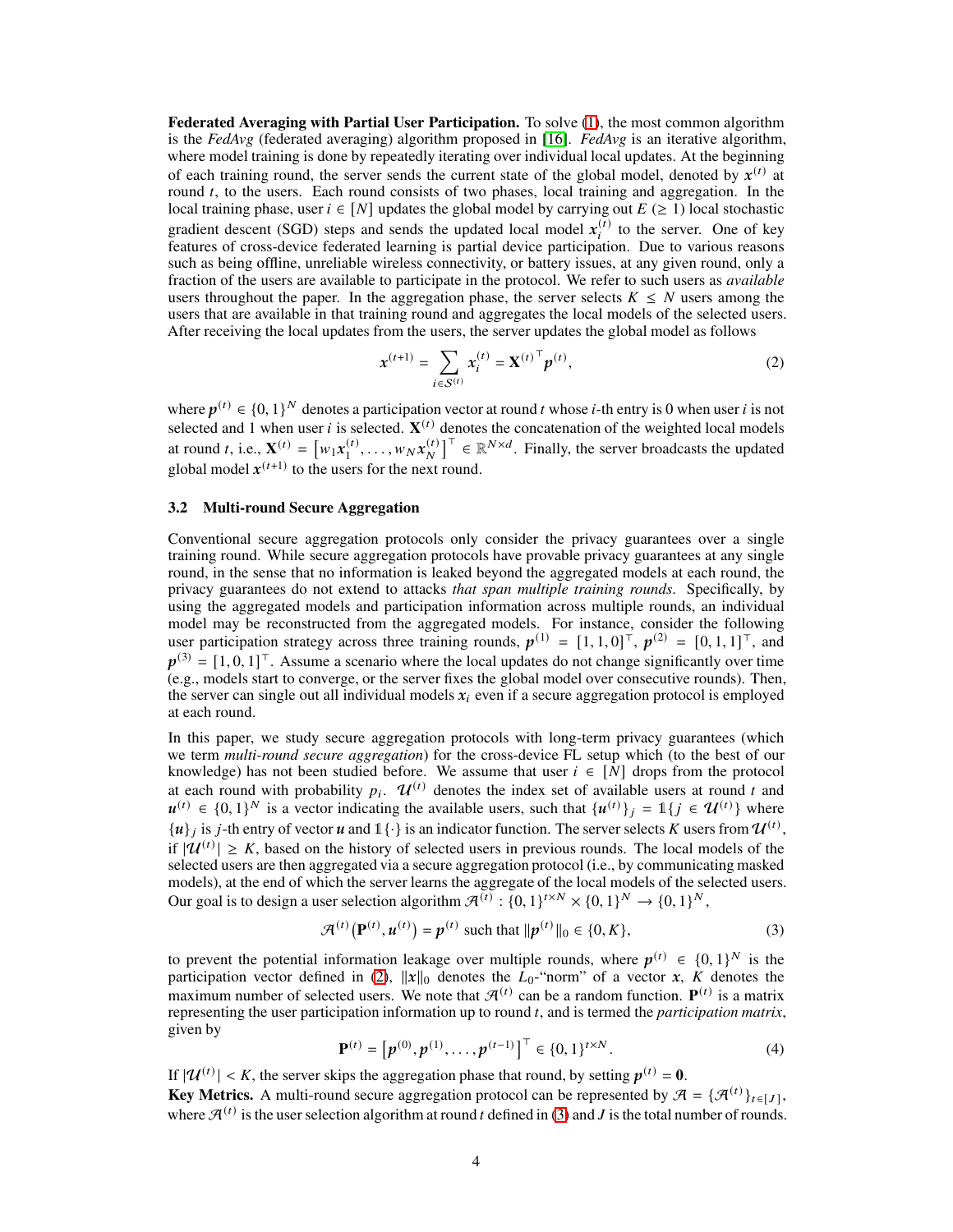The inputs of  $\mathcal{A}^{(t)}$  are a random vector  $\mathbf{u}^{(t)}$ , which indicates the available users at round t, and the participation matrix  $P^{(t)}$  defined in [\(4\)](#page-3-3) which can be a random matrix. Given the participation matrix  ${\bf P}^{(J)}$ , where J is the total number of rounds, we evaluate the performance of the corresponding multiround secure aggregation protocol through the following three key metrics.

1. Multi-round Privacy Guarantee. We consider a security model where the server is honestbut-curious. A multi-round privacy guarantee of  $T$  requires that, any non-zero partial sum of the local models that the server can construct, through any linear combination  $X^{\top}P^{(J)^{\top}}z$ , where  $z \in \mathbb{R}^J \setminus \{0\}$  and *J* is the total number of rounds, must be of the form<sup>[2](#page-4-0)</sup>

<span id="page-4-1"></span>
$$
\mathbf{X}^{\top} \mathbf{P}^{(J)^{\top}} z = \sum_{i \in [n]} a_i \sum_{j \in S_i} x_j = a_1 \sum_{j \in S_1} x_j + a_2 \sum_{j \in S_2} x_j + \dots + a_n \sum_{j \in S_n} x_j,
$$
 (5)

where  $|S_i| \geq T, a_i \neq 0, \forall i \in [n]$  and  $n \in \mathbb{Z}^+$ . Here all the sets  $S_i$ , the number of sets n, and each  $a_i$  could all depend on  $z$ . In equation [\(5\)](#page-4-1), we consider the worst-case scenario, where the local models do not change over the rounds. That is,  $X^{(t)} = X \forall t \in [J]$ . Intuitively, this guarantee ensures that the best that the server can do is to reconstruct a partial sum of  $\overline{T}$  individual user models which corresponds to the case where  $n = 1$ . When  $T \ge 2$ , this condition implies that the server cannot get any individual user model from the aggregated models of all training rounds (the best it can obtain is the sum of two local models).

<span id="page-4-2"></span>Remark 1. (Weaker Privacy Definitions). It is worth noting that, one can also define a weaker privacy notion requiring that  $\|\mathbf{P}^{(J)^\top}z\|_0 \geq T$  for any  $z$  such that  $\mathbf{P}^{(J)^\top}z \neq \mathbf{0}$ . When  $T = 2$ , this definition requires that the server cannot reconstruct any individual model (the best it can do is to obtain a linear combination of two local models). This definition, however, allows constructions in the form of  $ax_i + bx_j$  for any  $a, b \in \mathbb{R} \setminus \{0\}$  (this does not violate the definition). When  $a \gg b$ , however, this is almost the same as recovering  $x_i$  perfectly, hence this privacy criterion is weaker than that of  $(5)$ .

<span id="page-4-4"></span>Remark 2. (Multi-round Privacy Guarantee of Random Selection). In Section [6,](#page-7-0) we empirically show that a random selection strategy in which  $K$  available users are selected at random at each round does not ensure multi-round privacy guarantee even with respect to the weaker definition of Remark [1.](#page-4-2) Specifically, the individual local models can be reconstructed within a number of rounds that is linear in N. We also show theoretically in Appendix [G](#page-17-0) that when  $min(N - K, K) \ge$  $cN$ , where  $c > 0$  is a constant, then the probability that the server can reconstruct all individual models after N rounds is at least  $1 - 2e^{-c/N}$  for some constant c' that depends on c. In addition, we show in Appendix [G](#page-17-0) that a random selection scheme in which the users are selected in an i.i.d fashion according to Bern( $\frac{K}{N(1-p)}$ ) also reveals all individual models to the server after N rounds with probability that converges to 1 exponentially fast.

Remark 3. (Worst-Case Assumption). In Equation [\(5\)](#page-4-1), we considered the worst-case assumption where the models do not change over time. When the local models change over rounds, the multiround privacy guarantee becomes even stronger as the number of unknowns increases.

2. Aggregation Fairness Gap. The average aggregation fairness gap quantifies the largest gap between any two users in terms of the expected relative number of rounds each user has participated in training. Formally, the average aggregation fairness gap is defined as follows

$$
F = \max_{i \in [N]} \limsup_{J \to \infty} \frac{1}{J} \mathbb{E} \Big[ \sum_{t=0}^{J-1} \mathbb{1} \{ \{ p^{(t)} \}_i = 1 \} \Big] - \min_{i \in [N]} \liminf_{J \to \infty} \frac{1}{J} \mathbb{E} \Big[ \sum_{t=0}^{J-1} \mathbb{1} \{ \{ p^{(t)} \}_i = 1 \} \Big], \tag{6}
$$

where  $1\{\cdot\}$  is an indicator function,  $\{p^{(t)}\}_i$  is *i*-th entry of the vector  $p^{(t)}$ , and the expectation is over the randomness of the user selection algorithm  $A$  and the user availability.

3. Average Aggregation Cardinality. The aggregation cardinality quantifies the expected number of models to be aggregated per round. Formally, it is defined as

<span id="page-4-3"></span>
$$
C = \liminf_{J \to \infty} \frac{\mathbb{E} \left[ \sum_{t=0}^{J-1} ||p^{(t)}||_0 \right]}{J},\tag{7}
$$

where the expectation is over the randomness in  $A$  and the user availability.

<span id="page-4-0"></span><sup>&</sup>lt;sup>2</sup>We assume that  $w_i = \frac{1}{N}$ ,  $\forall i \in [N]$  in this paper, but the definition can be modified if this is not the case.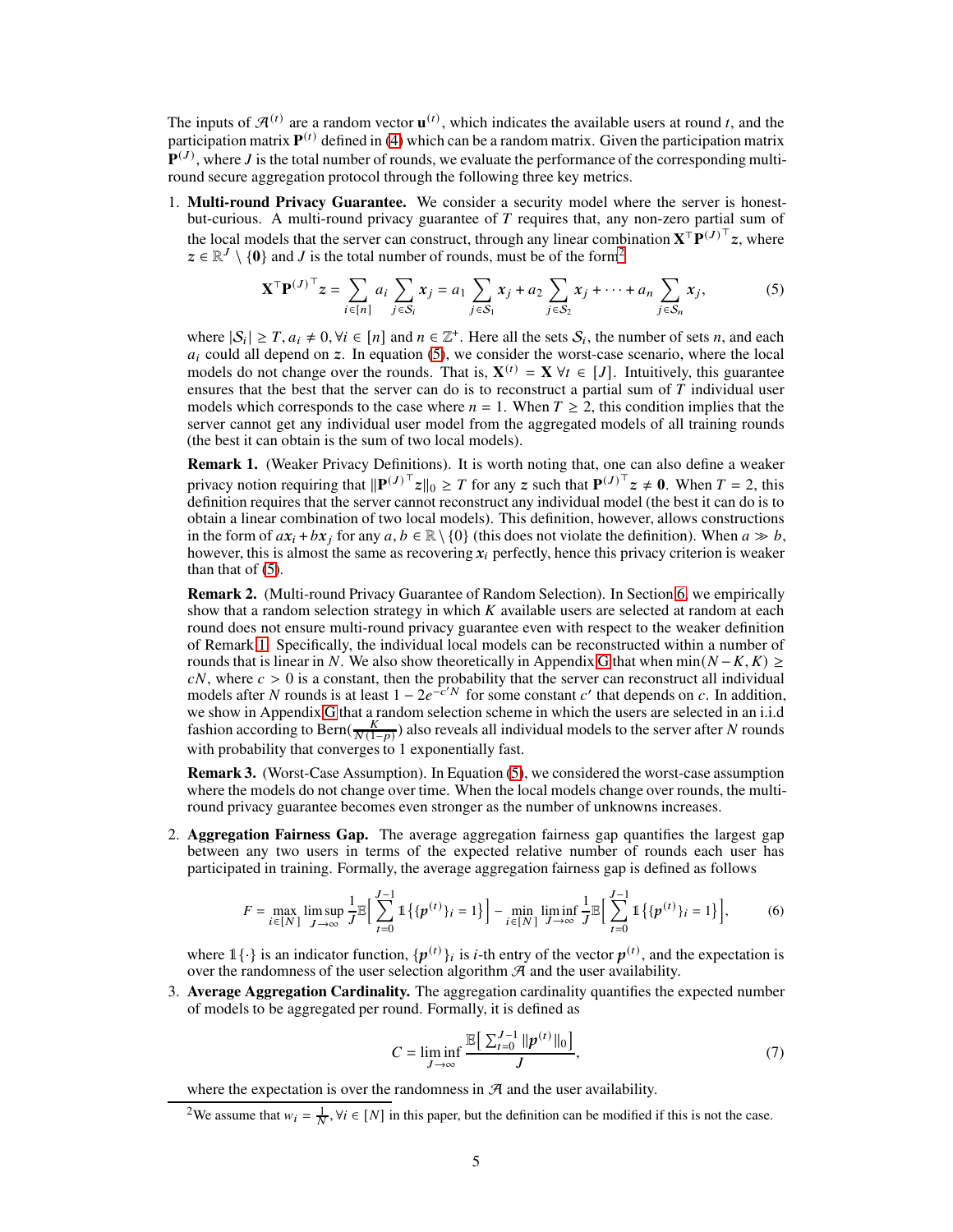#### <span id="page-5-4"></span>3.3 Baseline Schemes

In this subsection, we introduce three baseline schemes for multi-round secure aggregation. **Random Selection.** In this scheme, at each round, the server selects  $K$  users at random from the set of available users. If less than  $K$  users are available, the server skips this round.

Random Weighted Selection. This scheme is a modified version of random selection to reduce the average aggregation fairness gap when the dropout probabilities of the users are not equal. In this scheme, the server selects  $K$  users at random from the available users with the minimum frequency of participation in previous rounds. If less than  $K$  users are available, the server skips this round.

User Partitioning (Grouping). In this scheme, the users are partitioned into  $G = N/K$  equal-sized groups denoted as  $G_1, G_2, \cdots, G_G$ . At each round, the server selects one of the groups provided that none of the users in this group has dropped out. If multiple groups are available, in order to reduce the average aggregation fairness gap, the server selects a group including a user with the minimum frequency of participation in previous rounds. If no group is available, the server skips this round.

### <span id="page-5-3"></span>4 Proposed Scheme: Multi-RoundSecAgg

In this section, we present Multi-RoundSecAgg, which has two components as follows.

- The first component designs a family of sets of users that satisfy the multi-round privacy requirement. The inputs of the first component are the number of users  $N$ , the number of users desired to be selected at each round  $K$  and the desired multi-round privacy guarantee  $T$ . The output is a family of sets of  $K$  users that satisfy the multi-round privacy guarantee  $T$ , termed as a *privacy-preserving family*. This family is represented by a matrix **B**.
- The second component selects a set from this designed family to satisfy the fairness guarantee. The inputs to the second component are the privacy-preserving family **B**, the set of available users at round t,  $\mathcal{U}^{(t)}$  and the frequency of participation of each user. The output is the set of users that will participate at round  $t$ .

We now describe the two components of Multi-RoundSecAgg in detail.

Component 1 (Batch Partitioning (BP) of the users to guarantee multi-round privacy). The first component of Multi-RoundSecAgg designs a family of  $R_{BP}$  sets, where  $R_{BP}$  is given in [\(8\)](#page-5-0), satisfying the multi-round privacy requirement T. We denote the  $R_{\rm BP} \times N$  binary matrix corresponding to these sets by  $\mathbf{\hat{B}} = [\mathbf{\hat{b}}_1, \dots, \mathbf{\hat{b}}_{R_{BP}}]^\top$ , where  $||\mathbf{\hat{b}}_i||_0 = K$  for all  $i \in [R_{BP}]$ . That is, the rows of **B** are the characteristic vectors of those sets. The main idea of our proposed scheme is to restrict certain sets of users of size  $T$ , denoted as batches, to either participate together or not participate at all. This guarantees a multi-round privacy  $T$  as we show in Section [5.](#page-6-0) To construct a family of sets with this property, the users are first partitioned into  $N/T$  batches. At any given round, either all or none of the users of a particular batch participate in training. The server can choose  $K/T$ batches to participate in training, provided that all users in any given selected batch are available. Since there are  $\binom{N}{K/T}$  possible sets with this property, then the size of this privacy-preserving family of sets is given by  $\frac{3}{2}$  $\frac{3}{2}$  $\frac{3}{2}$ 

<span id="page-5-0"></span>
$$
R_{\rm BP} \stackrel{\text{def}}{=} \begin{pmatrix} N/T \\ K/T \end{pmatrix} . \tag{8}
$$

In the extreme case when  $T = 1$ , this strategy specializes to the random selection strategy where the server can choose any set from the  $\binom{N}{K}$  possible sets of K users. In the other extreme case where  $T = K$ , this strategy specializes to the user partitioning strategy where there are  $N/K$  possible sets. We next provide an example to illustrate the construction of **B** further.

<span id="page-5-2"></span>

Figure 2: Example of our construction with  $N = 8$ ,  $K = 4$  and  $T = 2$ .

**Example 1** ( $N = 8, K = 4, T = 2$ ). *In this example, the users are partitioned into* 4 *batches as*  $G_1 = \{1, 2\}$ ,  $G_2 = \{3, 4\}$ ,  $G_3 = \{5, 6\}$  *and*  $G_4 = \{7, 8\}$ *. The server can choose any two batches out of these* 4 *batches, hence we have*  $R_{BP} = \binom{4}{2} = 6$  *possible sets. Fig.* [2](#page-5-2) *shows our construction for this example, which ensures*  $T = 2$ *.* 

<span id="page-5-1"></span><sup>&</sup>lt;sup>3</sup>We assume for simplicity that  $N/T$  and  $K/T$  are integers.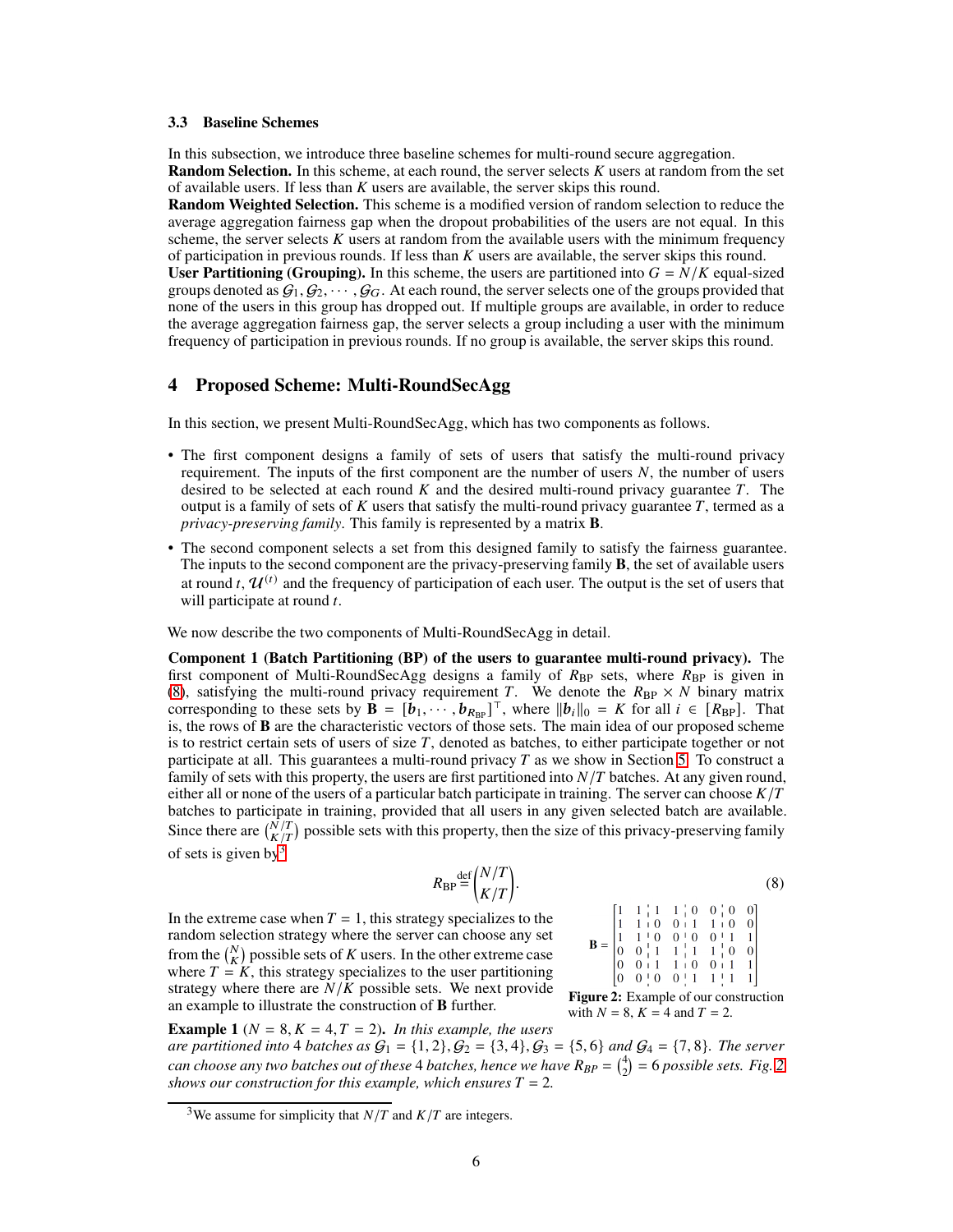**Component 2 (Available batch selection to guarantee fairness).** At round *t*, user  $i \in [N]$  is available to participate in the protocol with a probability  $1 - p_i \in (0, 1]$ . Given the set of available users at round *t*,  $\mathcal{U}^{(t)}$  and the frequencies of participation  $f^{(t-1)} = (f_1^{(t-1)}$  $f_1^{(t-1)}, \cdots, f_N^{(t-1)}$ , the server selects K users according to the available rows in **B** and the frequency of participation.  $f_i^{(t)}$ i represents the frequency of participation of users *i* up to *t* rounds, i.e.,  $f_i^{(t)}$  $\mathcal{E}_i^{(t)} = \sum_{j=0}^{t-1} \mathbb{1} \{ \{p^{(j)}\}_i = 1 \}.$ To do so, the server first finds the submatrix of  $\bf{B}$  denoted by  ${\bf B}^{(t)}$  corresponding to the set of available users at round *t*,  $\mathcal{U}^{(t)}$ . Specifically, the *i*-th row of **B** denoted by  $b_i^{\top}$  is included in  $\mathbf{B}^{(t)}$  provided that  $\supp(b_i) \subseteq \mathcal{U}^{(t)}$ . Next, the server selects a row vector from  $\mathbf{B}^{(t)}$ . If  $\mathbf{B}^{(t)}$  is an empty matrix, then the server skips this round. Otherwise, the server selects a row from  $\mathbf{B}^{(t)}$  uniformly at random if  $p_i = p$ ,  $\forall i \in [N]$ . If the users have different dropout probabilities, the server selects a row from  $\mathbf{B}^{(t)}$ that includes the user with the minimum frequency of participation  $\ell_{\min}^{(t-1)}$ min  $\sum_{i=1}^{\text{def}} \arg \min_{i \in \mathcal{U}^{(t)}} f_i^{(t-1)}$  $i^{(i-1)}$ . If there are many such rows, then the server selects one of them at random.

Overall, the algorithm first designs a privacy-preserving family of sets of  $K$  users such that any set can be selected at any given round while ensuring the multi-round privacy guarantee  $T$ . Then a specific set is selected from this family at each round to ensure fairness in the user selection. We describe the two components of Multi-RoundSecAgg in Algorithm [1](#page-16-0) and [2,](#page-16-1) which are provided in Appendix [D.](#page-15-0)

### <span id="page-6-0"></span>5 Theoretical Results

<span id="page-6-1"></span>We provide the theoretical and convergence guarantees of Multi-RoundSecAgg in Sec. [5.1](#page-6-1) and [5.2.](#page-7-1)

### 5.1 Theoretical Guarantees of Multi-RoundSecAgg

We first establish the theoretical guarantees of Multi-RoundSecAgg in terms of the multi-round privacy guarantee, aggregation fairness gap and average aggregation cardinality.

<span id="page-6-2"></span>**Theorem 1.** *Multi-RoundSecAgg with parameters N, K, T ensures a multi-round privacy guarantee of*  $T$ *, an aggregation fairness gap*  $F = 0$ *, and an average aggregation cardinality given by* 

$$
C = K \left( 1 - \sum_{i=N/T-K/T+1}^{N/T} {N/T \choose i} q^{i} (1-q)^{N/T-i} \right),
$$
\n(9)

where  $q = 1 - (1 - p)^T$ , when all users have the same dropout probability p.

<span id="page-6-3"></span>We provide the proof of Theorem [1](#page-6-2) in Appendix [A.](#page-12-0)



**Figure 3:** An illustration of the trade-off between the multi-round privacy guarantee  $T$  and the average aggregation cardinality C. In this example,  $N = 120$  and  $K = 12$ .

Remark 4. (Trade-off between "Multi-round Privacy Guarantee" and "Average Aggregation Cardinality"). Theorem [1](#page-6-2) indicates a trade-off between the multi-round privacy guarantee and the average aggregation cardinality since as  $T$  increases,  $C$  decreases which slows down the convergence rate as we show in Section [5.2.](#page-7-1) We illustrate this trade-off in Figure [3.](#page-6-3)

Remark 5. (Necessity of Batch Partitioning (BP)). We show that any strategy that satisfies the privacy guarantee in Equation [\(5\)](#page-4-1) must have a batch partitioning structure, and for given  $N, K, T, K \leq N/2$ , the largest number of distinct user sets in any strategy is at most  $\binom{N}{K/T}$ , which is achieved in our design in Section [4.](#page-5-3) We provide the proof in Appendix [C.](#page-15-1)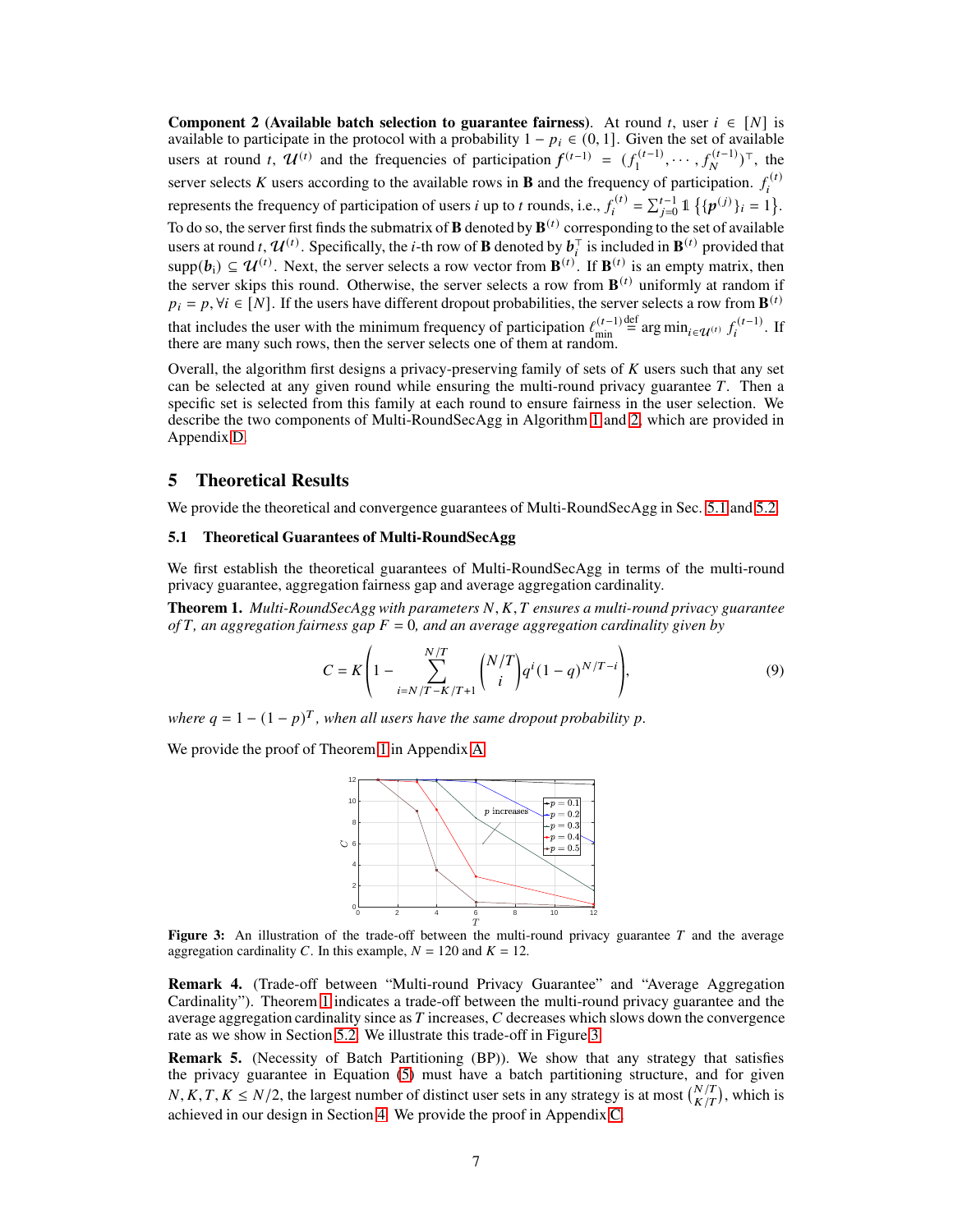Remark 6. (Non-linear Reconstructions of Aggregated Models). The privacy criterion in Equation [\(5\)](#page-4-1) considers linear reconstructions of the aggregated models. One may also consider more general non-linear reconstructions. Long-term privacy guarantees of batch partitioning hold even under such reconstructions, as the users in the same batch always participate together or not participate at all, the server cannot separate individual models within the same batch even through non-linear operations.

### <span id="page-7-1"></span>5.2 Convergence Analysis of Multi-RoundSecAgg

We now provide the convergence guarantees of Multi-RoundSecAgg, by first introducing a few common assumptions [\[18,](#page-11-0) [19\]](#page-11-1) needed for our analysis.

Assumption 1.  $L_1, \ldots, L_N$  in [\(1\)](#page-2-1) are all  $\rho$ -smooth: for all  $a, b \in \mathbb{R}^d$  and  $i \in [N]$ ,  $L_i(a) \leq$  $L_i(b) + (a - b)^{\top} \nabla L_i(b) + \frac{\rho}{2} ||a - b||^2.$ 

Assumption 2.  $L_1, \ldots, L_N$  in [\(1\)](#page-2-1) are all  $\mu$ -strongly convex: for all  $a, b \in \mathbb{R}^d$  and  $i \in [N]$ ,  $L_i(a) \geq$  $L_i(b) + (a - b)^{\top} \nabla L_i(b) + \frac{\mu}{2} ||a - b||^2.$ 

Assumption 3. Let  $\xi_i^{(t)}$  $\mathbf{u}^{(t)}$  be a sample uniformly selected from the local dataset  $\mathcal{D}_k$ . The variance *of the stochastic gradients at each user is bounded, i.e.,*  $\mathbb{E} \| \nabla L_i(x_i^{(t)})$  $\mathbf{G}_i^{(t)}, \xi_i^{(t)}$ ) –  $\nabla L_i(x_i^{(t)})$  $\int_{i}^{(t)}$ ] $\Vert^{2} \leq \sigma_{i}^{2}$  for  $i \in [N]$ .

Assumption 4. *The expected squared norm of stochastic gradients is uniformly bounded, i.e.,*  $\mathbb{E} \|\nabla L_i(\pmb{x}_i^{(t)}$  $\mathcal{L}_{i}^{(t)}, \xi_{i}^{(t)}$ )||<sup>2</sup> ≤ *G*<sup>2</sup> for all i ∈ [N].

We now state the convergence guarantees of Multi-RoundSecAgg.

<span id="page-7-2"></span>**Theorem 2.** *Consider a federated learning setup with* N *users to train a machine learning model from* [\(1\)](#page-2-1). Assume *K* users are selected by Multi-RoundSecAgg with average aggregation cardinality 𝐶 *defined in* [\(7\)](#page-4-3) *to update the global model from* [\(2\)](#page-3-1)*, and all users have the same dropout rate, hence Multi-RoundSecAgg selects a random set of K users uniformly from the set of available user sets at each round. Then, the following is satisfied,*

<span id="page-7-3"></span>
$$
\mathbb{E}[L(\mathbf{x}^{(J)})] - L^* \le \frac{\rho}{\gamma + \frac{C}{K} E J - 1} \left( \frac{2(\alpha + \beta)}{\mu^2} + \frac{\gamma}{2} \mathbb{E} ||\mathbf{x}^{(0)} - \mathbf{x}^*||^2 \right),\tag{10}
$$

*where*  $\alpha = \frac{1}{N} \sum_{i=1}^{N} \sigma_i^2 + 6\rho \Gamma + 8(E-1)^2 G^2$ ,  $\beta = \frac{4(N-K)E^2 G^2}{K(N-1)}$  $\frac{(N-K)E^2G^2}{K(N-1)}$ ,  $\Gamma = L^* - \sum_{i=1}^N L_i^*$ , and  $\gamma = \max \left\{ \frac{8\rho}{\mu} \right\}$  $\frac{\partial \rho}{\mu}, E$ .

We provide the proof of Theorem [2](#page-7-2) in Appendix [B.](#page-13-0)

Remark 7. Theorem [2](#page-7-2) shows how the average aggregation cardinality affects the convergence. When the average aggregation cardinality is maximized, i.e.,  $C = K$ , the convergence rate in Theorem [2](#page-7-2) equals that of random selection algorithm provided in Theorem 3 of [\[18\]](#page-11-0). In [\(10\)](#page-7-3), we have the additional term  $E$  (number of local epochs) in front of  $J$  compared to Theorem 3 of [\[18\]](#page-11-0) as we use global round index  $t$  instead of using step index of local SGD. As the average aggregation cardinality decreases, a greater number of training rounds is required to achieve the same level of accuracy.

Remark 8. (Different Dropout Rates). When the dropout probabilities of the users are not the same, characterizing the theoretical and convergence guarantees of Multi-RoundSecAgg is challenging. This is due to the fact that batch selection based on the frequency of participation breaks the conditional unbiasedness of the user selection, which is required for the convergence guarantee.

### <span id="page-7-0"></span>6 Experiments

Our experiments consist of two parts. We first numerically demonstrate the performance of Multi-RoundSecAgg compared to the baseline schemes of Section [3.3,](#page-5-4) in terms of the key metrics defined in Section [3.2.](#page-3-0) Next, we implement convolutional neural networks (CNNs) for image classification with MNIST [\[20\]](#page-11-2) and CIFAR-10 [\[21\]](#page-11-3) datasets to investigate how the key metrics affect the test accuracy.

**Setup.** We consider a FL setting with  $N = 120$  users, where the server aims to choose  $K = 12$  users at every round. We study two settings for partitioning the CIFAR-10 dataset across the users.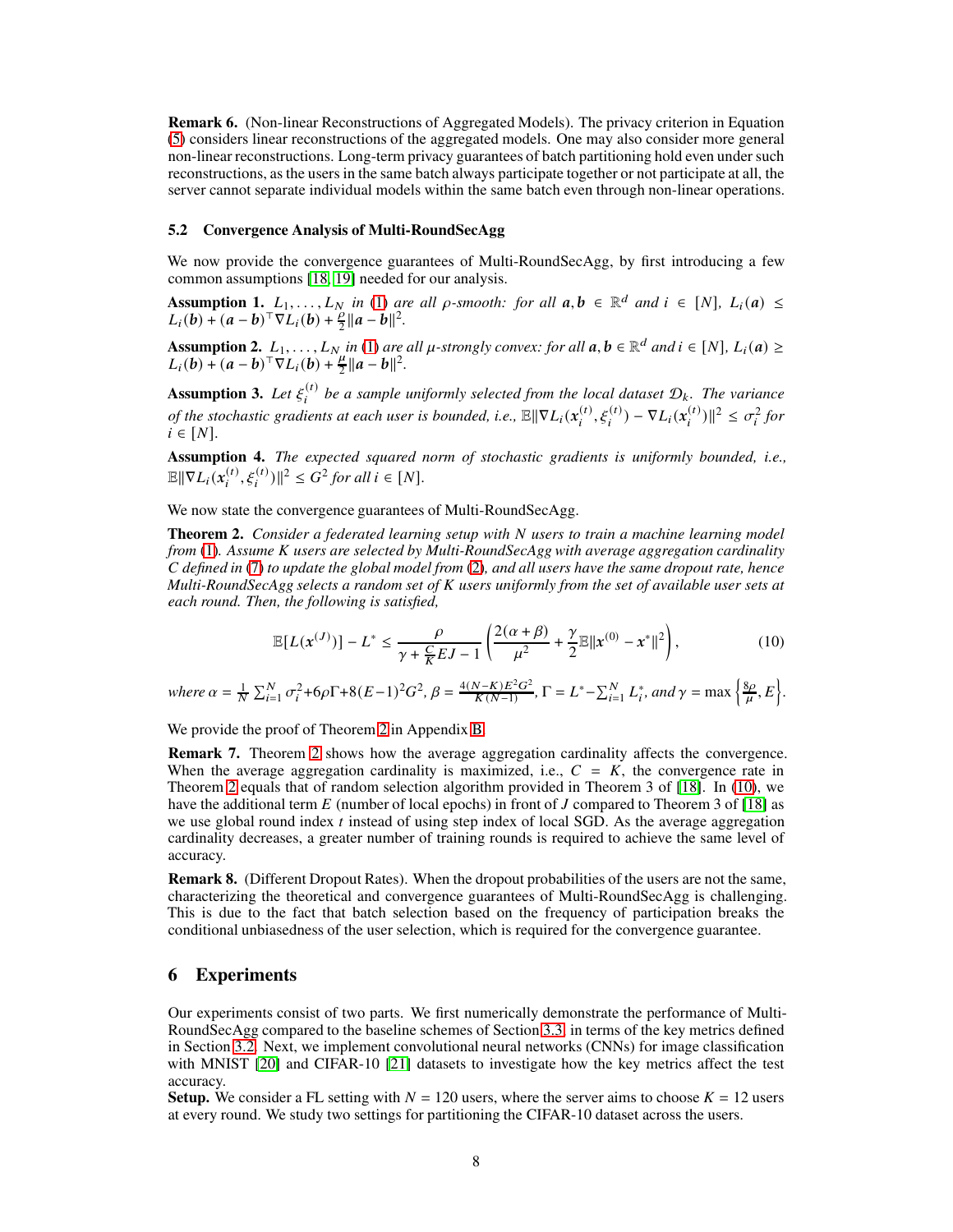<span id="page-8-5"></span><span id="page-8-1"></span>

Figure 4: The key metrics with  $N = 120$  (number of users),  $K = 12$  (number of selected users at each round).

- <span id="page-8-4"></span><span id="page-8-3"></span>• IID Setting. In this setting, the 50000 training samples are shuffled and partitioned uniformly across the  $N = 120$  users, where each user receives 417 or 416 samples.
- Non-IID dataset. In this setting, we utilize the *data-sharing strategy* proposed in [\[22\]](#page-11-4), where the 50000 training samples are divided into a globally shared dataset  $G$  and private dataset  $D$ . We set  $|G| = 200$  and  $|D| = 49800$ . Then, we sort D by the labels, partition the sorted dataset into 120 shards of size 415, and assign each of the 120 users one shard. Each user has 200 samples of globally shared data and 415 samples of private dataset with one label.

For both settings, we implement LeNet [\[23\]](#page-11-5). While the state-of-the-art models [\[24,](#page-11-6) [25\]](#page-11-7) achieve 99% accuracy, LeNet is sufficient for our needs, as our goal is to evaluate various schemes, not achieve the best accuracy. The hyperparameters of our experiment are provided in Appendix [F.](#page-17-1)

**Modeling user dropouts.** At each round, user  $i \in [N]$  drops from the protocol with probability  $p_i$ . In the IID setting,  $p_i$  is selected from  $\{0.1, 0.2, 0.3, 0.4, 0.5\}$  uniformly at random. In the non-IID setting, in order to investigate how the aggregation fairness gap affects the test accuracy, we assume that  $p_i$  depends on the label of private data. Specifically, the dropout probability of the users with the label 0 is 0.1 while each user with label 9 has a dropout probability of 0.5.

Implemented Schemes. For the benchmarks, we implement the three baseline schemes introduced in Section [3.3,](#page-5-4) referred to as *Random*, *Weighted Random*, and *Partition*. For the proposed Multi-RoundSecAgg, we construct three privacy-preserving families of sets with different target multiround privacy guarantees,  $T = 6$ ,  $T = 4$ , and  $T = 3$  which we refer to as *Multi-RoundSecAgg (T=6)*, *Multi-RoundSecAgg (T=4)*, and *Multi-RoundSecAgg (T=3)*, respectively. One can view Weighted Random and Partition as extreme cases of Multi-RoundSecAgg with  $T = 1$  and  $T = K$ , respectively. Table [1](#page-8-0) summarizes the family size  $R$  defined in [\(8\)](#page-5-0).

**Table 1:** Family size with  $N = 120$ ,  $K = 12$ .

<span id="page-8-0"></span>

| Scheme                                                                                                                                        | Family<br>size $(= R)$                                         |
|-----------------------------------------------------------------------------------------------------------------------------------------------|----------------------------------------------------------------|
| Random selection<br>Weighted random selection<br>User partition<br>Multi-RoundSecAgg, T=6<br>Multi-RoundSecAgg, T=4<br>Multi-RoundSecAgg, T=3 | $\sim 10^{16}$<br>$\sim 10^{16}$<br>10<br>190<br>4060<br>91389 |
|                                                                                                                                               |                                                                |



<span id="page-8-2"></span>Figure 5: Trade-off between multi-round privacy guarantee versus average aggregation cardinality with  $N = 120$  and  $K =$ 12.

Key Metrics. To numerically demonstrate the performance of the six schemes in terms of the key metrics defined in Section [3.2,](#page-3-0) at each round, we measure the following metrics.

- For the multi-round privacy guarantee, we measure the number of models in the partial sum that the server can reconstruct, which is given by  $T^{(t)} := \min_{z \in \mathbb{R}^J} ||z^\top P^{(t)}||_0$ , s.t.  $P^{(t)^\top} z \neq 0$ . This corresponds to the weaker privacy definition of Remark [1.](#page-4-2) We use this weaker privacy definition as the random selection and random weighted selection strategies provide the worst privacy guarantee even with this weaker definition, as demonstrated later. On the other hand, Multi-RoundSecAgg provides better privacy guarantees with both the strong and the weaker definitions.
- For the aggregation fairness gap, we measure the instantaneous fairness gap,  $F^{(t)}$  =  $\max_{i \in [N]} F_i^{(t)}$  $F_i^{(t)}$  – min<sub>i</sub> $\in$ [N]  $F_i^{(t)}$  where  $F_i^{(t)}$  $\mathbf{F}_i^{(t)} = \frac{1}{t+1} \sum_{l=0}^t \mathbb{1} \{ \{ \mathbf{p}^{(l)} \}_i = 1 \}.$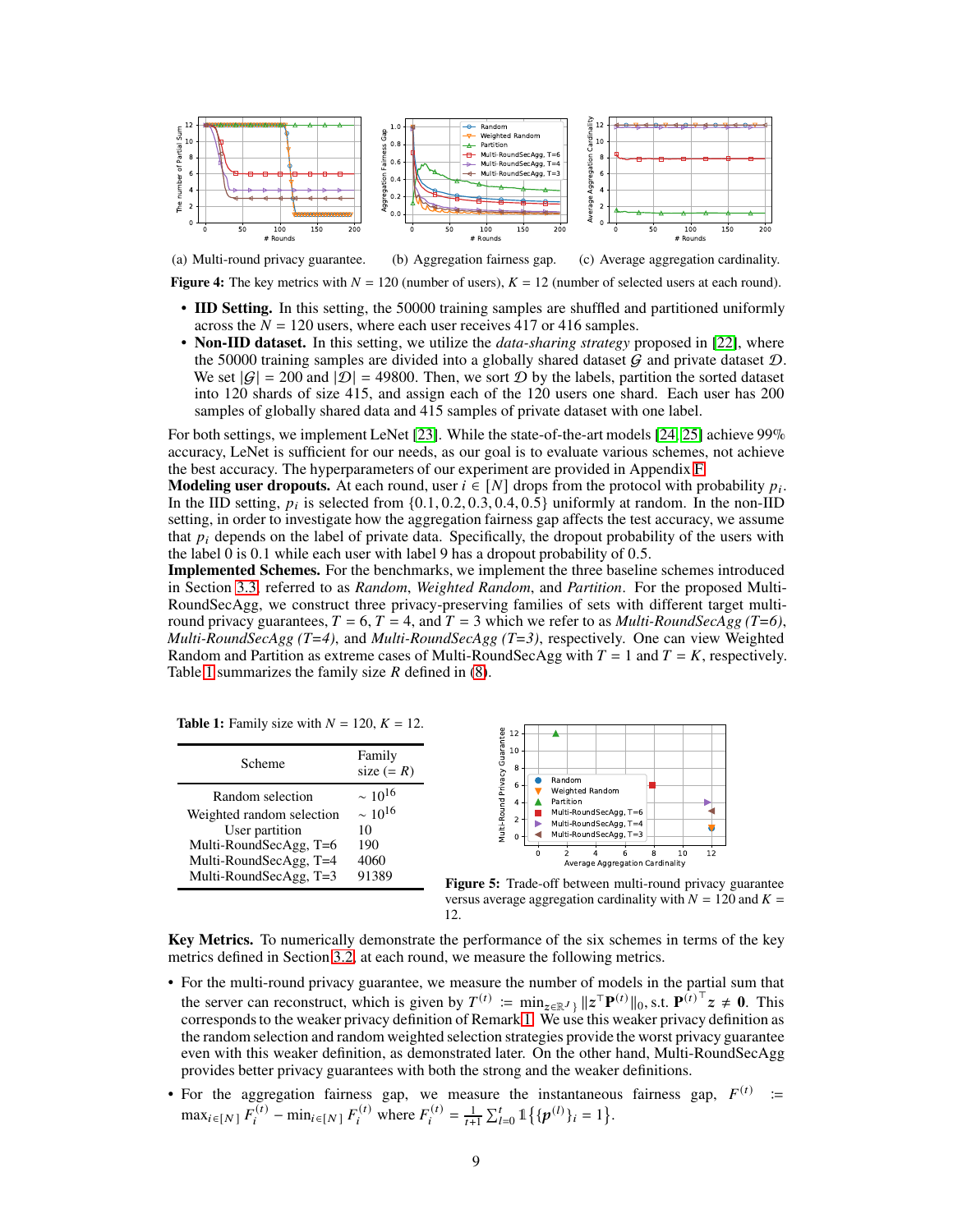• We measure the instantaneous aggregation cardinality as  $C^{(t)} \coloneqq \frac{1}{t+1} \sum_{l=0}^{t} ||p^{(l)}||_0$ .

We demonstrate these key metrics in Figure [4.](#page-8-1) We make the following key observations.

- Multi-RoundSecAgg achieves better multi-round privacy guarantee than both the random selection and random weighted selection strategies, while user partitioning achieves the best multi-round privacy guarantee,  $T = K = 12$ . However, the partitioning strategy has the worst aggregation cardinality, which results in the lowest convergence rate as demonstrated later.
- <span id="page-9-0"></span>• Figure [5](#page-8-2) demonstrates the trade-off between the multi-round privacy guarantee  $T$  and the average aggregation cardinality C. Interestingly, Multi-RoundSecAgg when  $T = 3$  or  $T = 4$ achieves better multi-round privacy guarantee than both the random selection and the weighted random selection strategies while achieving almost the same average aggregation cardinality.



(a) IID data distribution.

(b) Non-IID data distribution.

Figure 6: Training rounds versus test accuracy of LeNet in [\[23\]](#page-11-5) on the CIFAR-10 with  $N = 120$  and  $K = 12$ . Key Metrics versus Test Accuracy. To investigate how the key metrics affect the test accuracy, we measure the test accuracy of the six schemes in the two settings, the IID and the non-IID settings. Our results are demonstrated in Figure [6.](#page-9-0) We make the following key observations.

- In the IID setting, the Multi-RoundSecAgg schemes show test accuracies that are comparable to the random selection and random weighted selection schemes while the Multi-RoundSecAgg schemes provide higher levels of privacy. Specifically, the Multi-RoundSecAgg schemes achieve  $\overline{T}$  = 3, 4, 6 based on the privacy-preserving family design while the random selection and random weighted selection schemes have  $T = 1$ , i.e., the server can learn an individual local model.
- In the non-IID setting, Multi-RoundSecAgg not only outperforms the random selection scheme but also achieves a smaller fairness gap as demonstrated in Fig. [4\(b\).](#page-8-3)
- In both IID and non-IID settings, the user partitioning scheme has the worst test accuracy as its aggregation cardinality is much smaller than the other schemes as demonstrated in Figure [4\(c\).](#page-8-4)

We also implement additional experiments on MNIST and make similar observations in Appendix [E.](#page-15-2)

# 7 Conclusion

Partial user participation may breach user privacy in federated learning, even if secure aggregation is employed at every training round. To address this challenge, we introduced the notion of longterm privacy, which ensures that the privacy of individual models are protected over all training rounds. We developed Multi-RoundSecAgg, a structured user selection strategy that guarantees long-term privacy while taking into account the fairness in user selection and average number of participating users, and showed that Multi-RoundSecAgg provides a trade-off between long-term privacy and average number of participating users (hence the convergence rate). Our experiments on the MNIST and CIFAR-10 datasets on both the IID and non-IID settings show that Multi-RoundSecAgg achieves comparable accuracy to the random selection strategy (which does not ensure long-term privacy), while ensuring long-term privacy guarantees.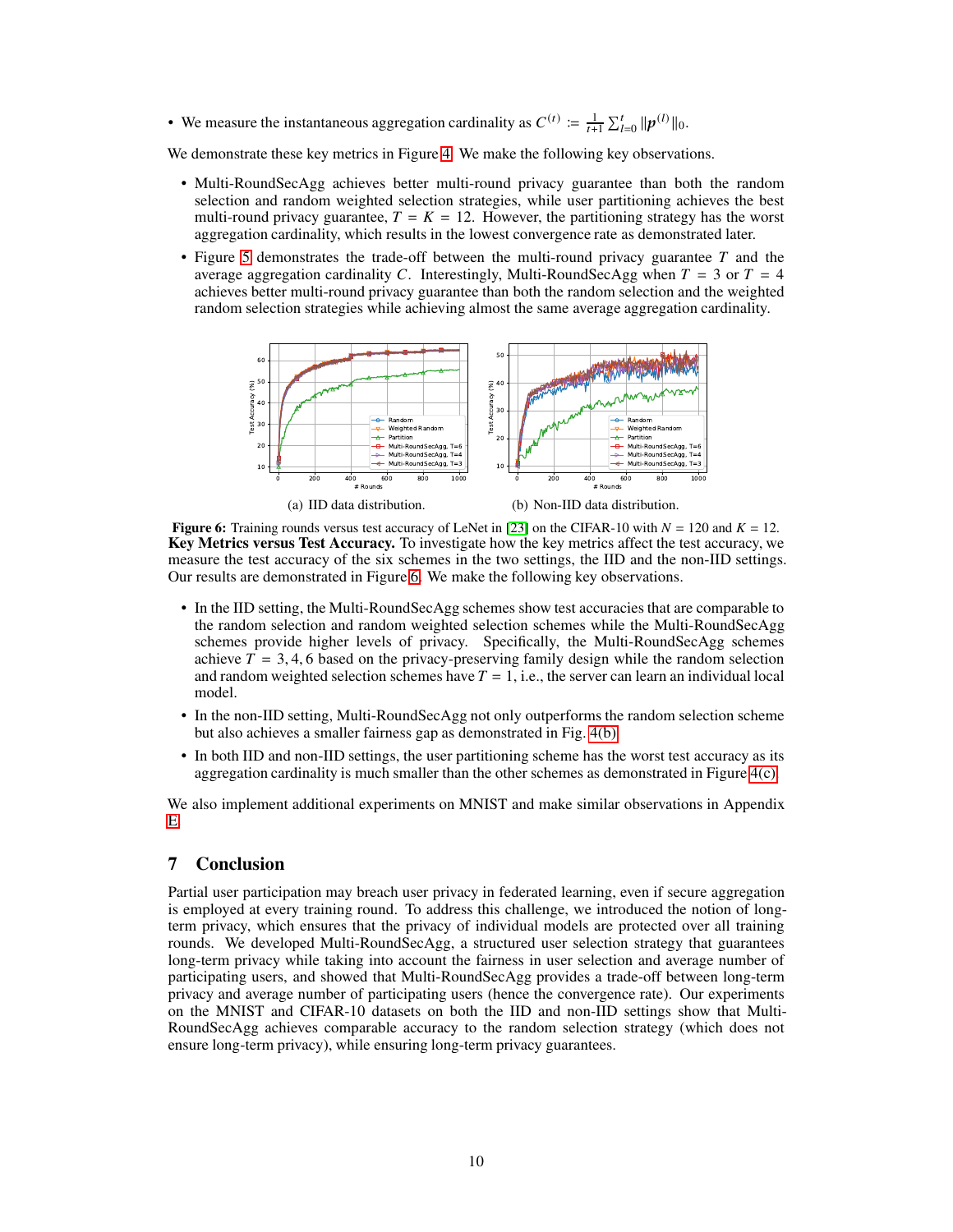### <span id="page-10-0"></span>**References**

- [1] Matt Fredrikson, Somesh Jha, and Thomas Ristenpart. Model inversion attacks that exploit confidence information and basic countermeasures. In *Proceedings of the 22nd ACM SIGSAC Conference on Computer and Communications Security*, pages 1322–1333, 2015.
- <span id="page-10-1"></span>[2] Milad Nasr, Reza Shokri, and Amir Houmansadr. Comprehensive privacy analysis of deep learning: Passive and active white-box inference attacks against centralized and federated learning. In *2019 IEEE symposium on security and privacy (SP)*, pages 739–753. IEEE, 2019.
- <span id="page-10-2"></span>[3] Ligeng Zhu and Song Han. Deep leakage from gradients. In *Federated Learning*, pages 17–31. Springer, 2020.
- <span id="page-10-3"></span>[4] Jonas Geiping, Hartmut Bauermeister, Hannah Dröge, and Michael Moeller. Inverting gradients–how easy is it to break privacy in federated learning? *arXiv preprint arXiv:2003.14053*, 2020.
- <span id="page-10-4"></span>[5] Keith Bonawitz, Vladimir Ivanov, Ben Kreuter, Antonio Marcedone, H Brendan McMahan, Sarvar Patel, Daniel Ramage, Aaron Segal, and Karn Seth. Practical secure aggregation for privacy-preserving machine learning. In *Proceedings of the 2017 ACM SIGSAC Conference on Computer and Communications Security*, pages 1175–1191, 2017.
- <span id="page-10-5"></span>[6] Jinhyun So, Ba¸sak Güler, and A Salman Avestimehr. Turbo-aggregate: Breaking the quadratic aggregation barrier in secure federated learning. *IEEE Journal on Selected Areas in Information Theory*, 2(1):479–489, 2021.
- <span id="page-10-6"></span>[7] Swanand Kadhe, Nived Rajaraman, O Ozan Koyluoglu, and Kannan Ramchandran. Fastsecagg: Scalable secure aggregation for privacy-preserving federated learning. *arXiv preprint arXiv:2009.11248*, 2020.
- <span id="page-10-7"></span>[8] Yizhou Zhao and Hua Sun. Information theoretic secure aggregation with user dropouts. *arXiv preprint arXiv:2101.07750*, 2021.
- <span id="page-10-8"></span>[9] James Henry Bell, Kallista A Bonawitz, Adrià Gascón, Tancrède Lepoint, and Mariana Raykova. Secure single-server aggregation with (poly) logarithmic overhead. In *Proceedings of the 2020 ACM SIGSAC Conference on Computer and Communications Security*, pages 1253–1269, 2020.
- <span id="page-10-9"></span>[10] Yae Jee Cho, Jianyu Wang, and Gauri Joshi. Client selection in federated learning: Convergence analysis and power-of-choice selection strategies. *arXiv preprint arXiv:2010.01243*, 2020.
- <span id="page-10-10"></span>[11] Wenlin Chen, Samuel Horvath, and Peter Richtarik. Optimal client sampling for federated learning. *arXiv preprint arXiv:2010.13723*, 2020.
- <span id="page-10-11"></span>[12] Yae Jee Cho, Samarth Gupta, Gauri Joshi, and Osman Yagan. Bandit-based communication- ˘ efficient client selection strategies for federated learning. *arXiv preprint arXiv:2012.08009*, 2020.
- <span id="page-10-12"></span>[13] Monica Ribero and Haris Vikalo. Communication-efficient federated learning via optimal client sampling. *arXiv preprint arXiv:2007.15197*, 2020.
- <span id="page-10-13"></span>[14] Minxue Tang, Xuefei Ning, Yitu Wang, Yu Wang, and Yiran Chen. Fedgp: Correlation-based active client selection for heterogeneous federated learning. *arXiv preprint arXiv:2103.13822*, 2021.
- <span id="page-10-14"></span>[15] Beongjun Choi, Jy-yong Sohn, Dong-Jun Han, and Jaekyun Moon. Communicationcomputation efficient secure aggregation for federated learning. *arXiv preprint arXiv:2012.05433*, 2020.
- <span id="page-10-15"></span>[16] H Brendan McMahan, Eider Moore, Daniel Ramage, Seth Hampson, and Blaise Aguera y Arcas. Communication-efficient learning of deep networks from decentralized data. In *Int. Conf. on Artificial Int. and Stat. (AISTATS)*, pages 1273–1282, 2017.
- <span id="page-10-16"></span>[17] Peter Kairouz, H Brendan McMahan, Brendan Avent, Aurélien Bellet, Mehdi Bennis, Arjun Nitin Bhagoji, Keith Bonawitz, Zachary Charles, Graham Cormode, Rachel Cummings, et al. Advances and open problems in federated learning. *arXiv preprint arXiv:1912.04977*, 2019.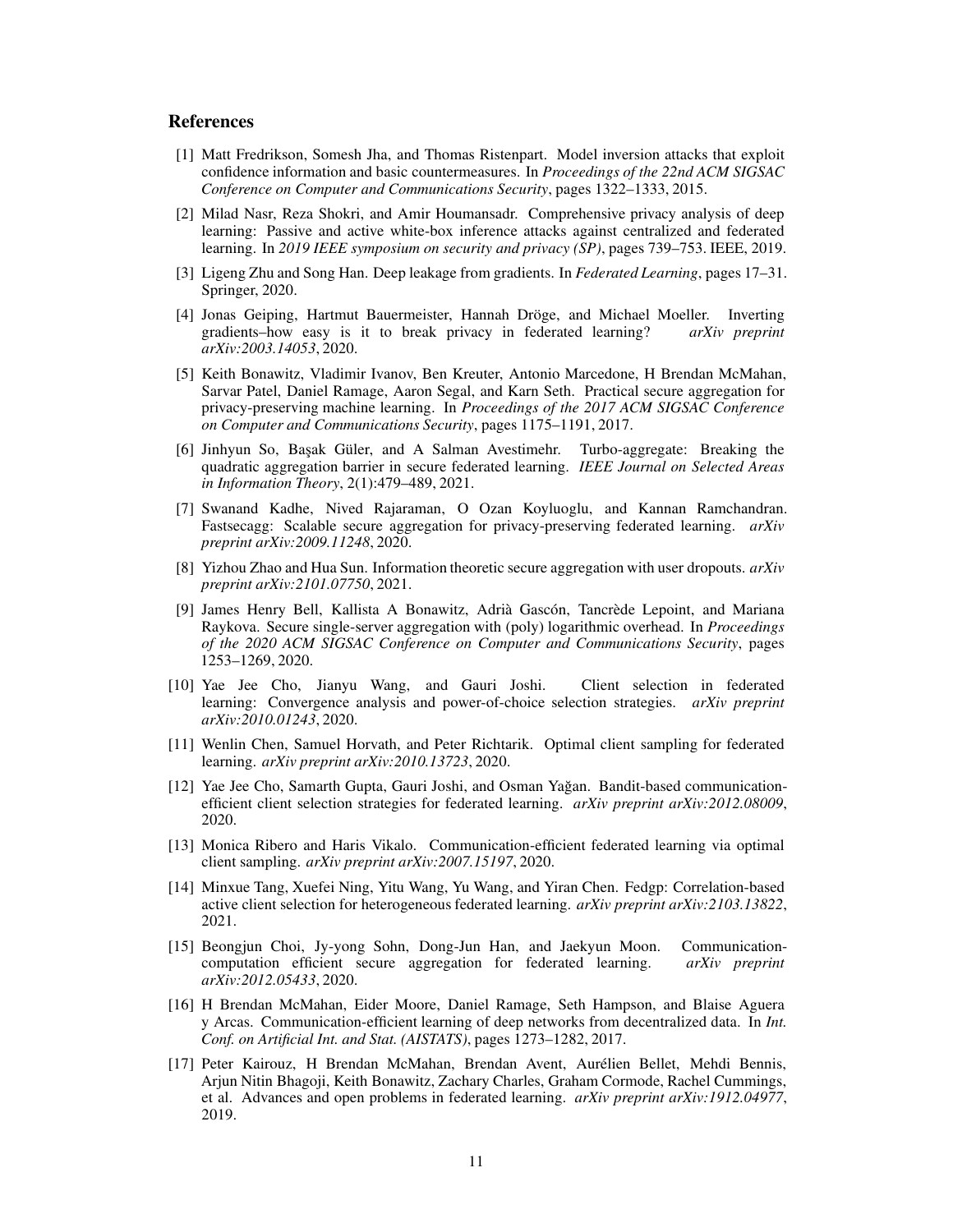- <span id="page-11-0"></span>[18] Xiang Li, Kaixuan Huang, Wenhao Yang, Shusen Wang, and Zhihua Zhang. On the convergence of fedavg on non-iid data. In *International Conference on Learning Representations*, 2019.
- <span id="page-11-1"></span>[19] Hao Yu, Sen Yang, and Shenghuo Zhu. Parallel restarted sgd with faster convergence and less communication: Demystifying why model averaging works for deep learning. In *Proceedings of the AAAI Conference on Artificial Intelligence*, volume 33, pages 5693–5700, 2019.
- <span id="page-11-3"></span><span id="page-11-2"></span>[20] Yann LeCun, Corinna Cortes, and CJ Burges. MNIST handwritten digit database. *http://yann. lecun. com/exdb/mnist*, 2010.
- [21] Alex Krizhevsky and Geoffrey Hinton. Learning multiple layers of features from tiny images. Technical report, Citeseer, 2009.
- <span id="page-11-4"></span>[22] Yue Zhao, Meng Li, Liangzhen Lai, Naveen Suda, Damon Civin, and Vikas Chandra. Federated learning with non-iid data. *arXiv preprint arXiv:1806.00582*, 2018.
- <span id="page-11-5"></span>[23] Yann LeCun, Patrick Haffner, Léon Bottou, and Yoshua Bengio. Object recognition with gradient-based learning. In *Shape, contour and grouping in computer vision*, pages 319–345. Springer, 1999.
- <span id="page-11-6"></span>[24] Alexander Kolesnikov, Lucas Beyer, Xiaohua Zhai, Joan Puigcerver, Jessica Yung, Sylvain Gelly, and Neil Houlsby. Big transfer (bit): General visual representation learning. *arXiv preprint arXiv:1912.11370*, 6(2):8, 2019.
- <span id="page-11-7"></span>[25] Mingxing Tan and Quoc Le. Efficientnet: Rethinking model scaling for convolutional neural networks. In *International Conference on Machine Learning*, pages 6105–6114. PMLR, 2019.
- <span id="page-11-8"></span>[26] Sebastian U Stich. Local sgd converges fast and communicates little. *arXiv preprint arXiv:1805.09767*, 2018.
- <span id="page-11-9"></span>[27] Tuan Tran. The smallest singular value of random combinatorial matrices. *arXiv preprint arXiv:2007.06318*, 2020.
- <span id="page-11-10"></span>[28] Vishesh Jain, Ashwin Sah, and Mehtaab Sawhney. Singularity of discrete random matrices II. *arXiv preprint arXiv:2010.06554*, 2020.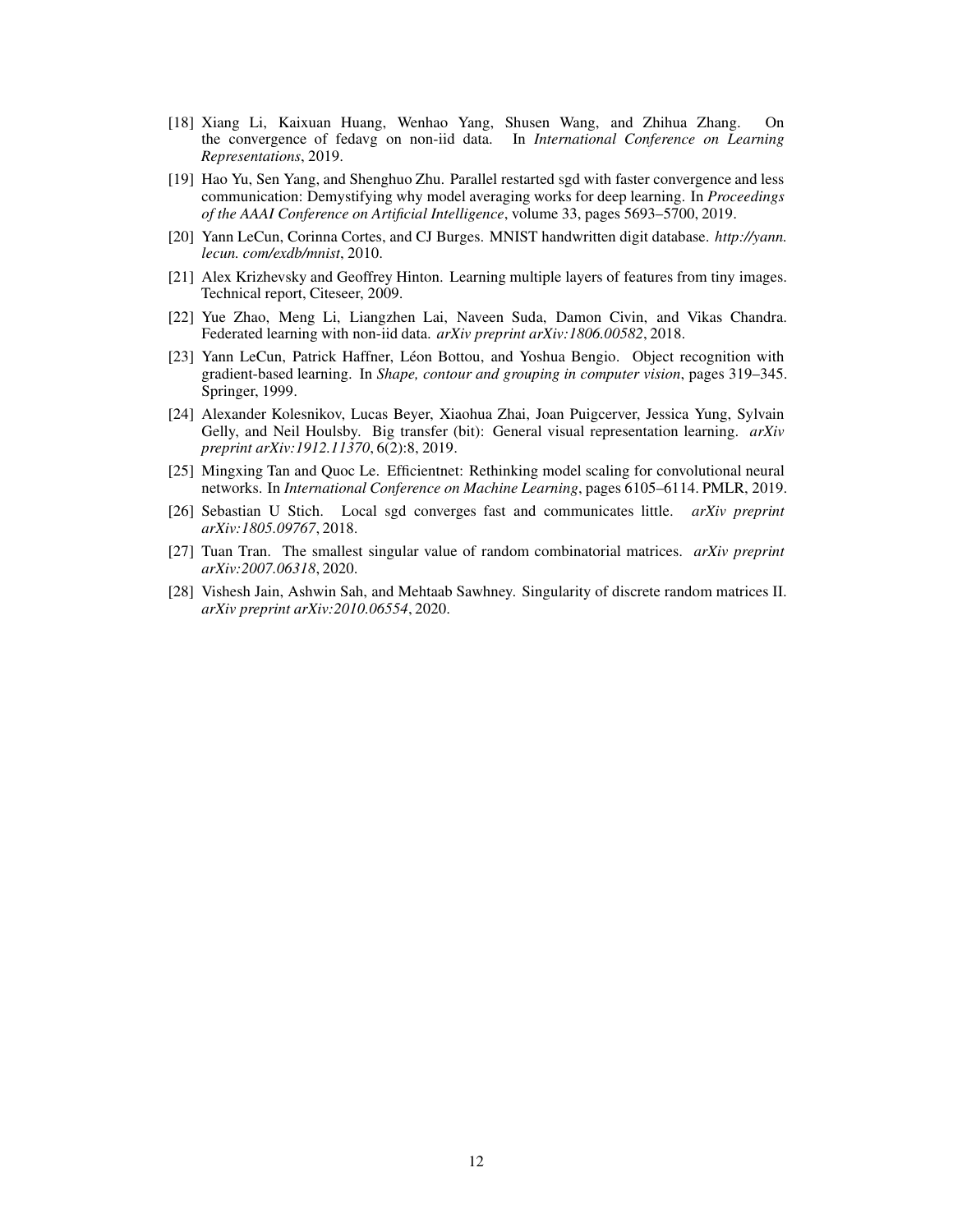**Organization.** These appendices are organized as follows.

- (A) In Appendix [A,](#page-12-0) we prove Theorem [1.](#page-6-2)
- (B) In Appendix [B,](#page-13-0) we prove Theorem [2.](#page-7-2)
- (C) In Appendix [C,](#page-15-1) we show that batch partitioning is necessary to satisfy the multi-round privacy definition given in [\(5\)](#page-4-1).
- (D) In Appendix [D,](#page-15-0) we provide the two components of Multi-RoundSecAgg which are Algorithm [1](#page-16-0) and Algorithm [2.](#page-16-1)
- (E) Appendix [E](#page-15-2) provides additional experiments on the MNIST dataset.
- (F) Appendix [F](#page-17-1) provides additional details and the hyperparameters of the experiments of Section [6](#page-7-0) and Appendix [E.](#page-15-2)
- (G) In Appendix [G,](#page-17-0) we theoretically show that the random selection strategy discussed in Remark [2](#page-4-4) that aims to select  $K$  available users at each round and the random selection strategy that selects the users in i.i.d fashion both have a multi-round privacy  $T = 1$ with high probability. We also empirically demonstrate that the local models can be reconstructed accurately when random selection is used.

# <span id="page-12-0"></span>A Theoretical Guarantees of Multi-RoundSecAgg: Proof of Theorem [1](#page-6-2)

In this appendix, we provide the proof of Theorem [1.](#page-6-2)

*Proof.* 1. First, we prove that Multi-RoundSecAgg ensures a multi-round privacy of T. We first partition the matrix **B** into  $R \times T$  matrices as  $\mathbf{B} = [\mathbf{B}^{(1)}, \mathbf{B}^{(2)}, \cdots, \mathbf{B}^{(N/T)}]$  and the aggregated models as  $\mathbf{X} = [\mathbf{X}^{(1)^\top}, \mathbf{X}^{(2)^\top}, \cdots, \mathbf{X}^{(N/T)^\top}]^\top$ . We can then express any linear combination of the aggregated models  $X^{\top}B^{\top}z$ , where  $z \in \mathbb{R}^R \setminus \{0\}$ , as follows

$$
\mathbf{X}^{\top} \mathbf{B}^{\top} \mathbf{z} = \sum_{i=1}^{N/T} \mathbf{X}^{(i)\top} \mathbf{B}^{(i)\top} \mathbf{z}.
$$
 (11)

Denote the *j*-th column of  $\mathbf{B}^{(i)}$  by  $\mathbf{b}_j^{(i)}$  which is either a zero vector or all ones vector due to the batch partitioning structure. That is,  $\mathbf{b}_i^{(i)}$  $\mathbf{B}_{i}^{(i)}$  ∈ {**0**, **1**}. Hence,  $\mathbf{B}^{(i)^\top} z$  ∈ {**0**, *a*<sub>*i*</sub>. **1**} for some  $a_i \in \mathbb{R} \setminus \{0\}$ . Therefore, we have

$$
\mathbf{X}^{(i)\top}\mathbf{B}^{(i)\top}z = \begin{cases} \mathbf{0} & \mathbf{B}^{(i)\top}z = 0, \\ a_i \sum_{j=(i-1)T+1}^{i} x_j & \text{otherwise,} \end{cases}
$$
(12)

 $\forall i \in [N/T]$ , which shows that Multi-RoundSecAgg achieves a multi-round privacy T.

2. Next, we prove that Multi-RoundSecAgg has an aggregation fairness gap  $F = 0$ .

It is clear that the total number of times user  $i$  is being selected up to time  $J$  is the same as that of user  $j$  who lies in the same batch as user  $i$ . This follows since all users in the same batch either participate together or they do not participate at all.

It suffices to show that the *expected* number of selections of user  $i$  up to time  $J$  is the same as that of user  $j$ , where user  $i$  and user  $j$  are in different batches. The main observation is that our protocol is *symmetric*. Indeed, the only randomness in the system are the user availability randomness and the set selection randomness when there are multiple user sets satisfying the requirements. We note that for any realization of random variables such that the batch of user  $i$ is selected at time  $t$ , there is a corresponding realization of random variables such that the batch of user *j* is selected at time *t* and all other selections remain exactly the same. Hence,  $F_i = F_j$ for any  $i \neq j$ .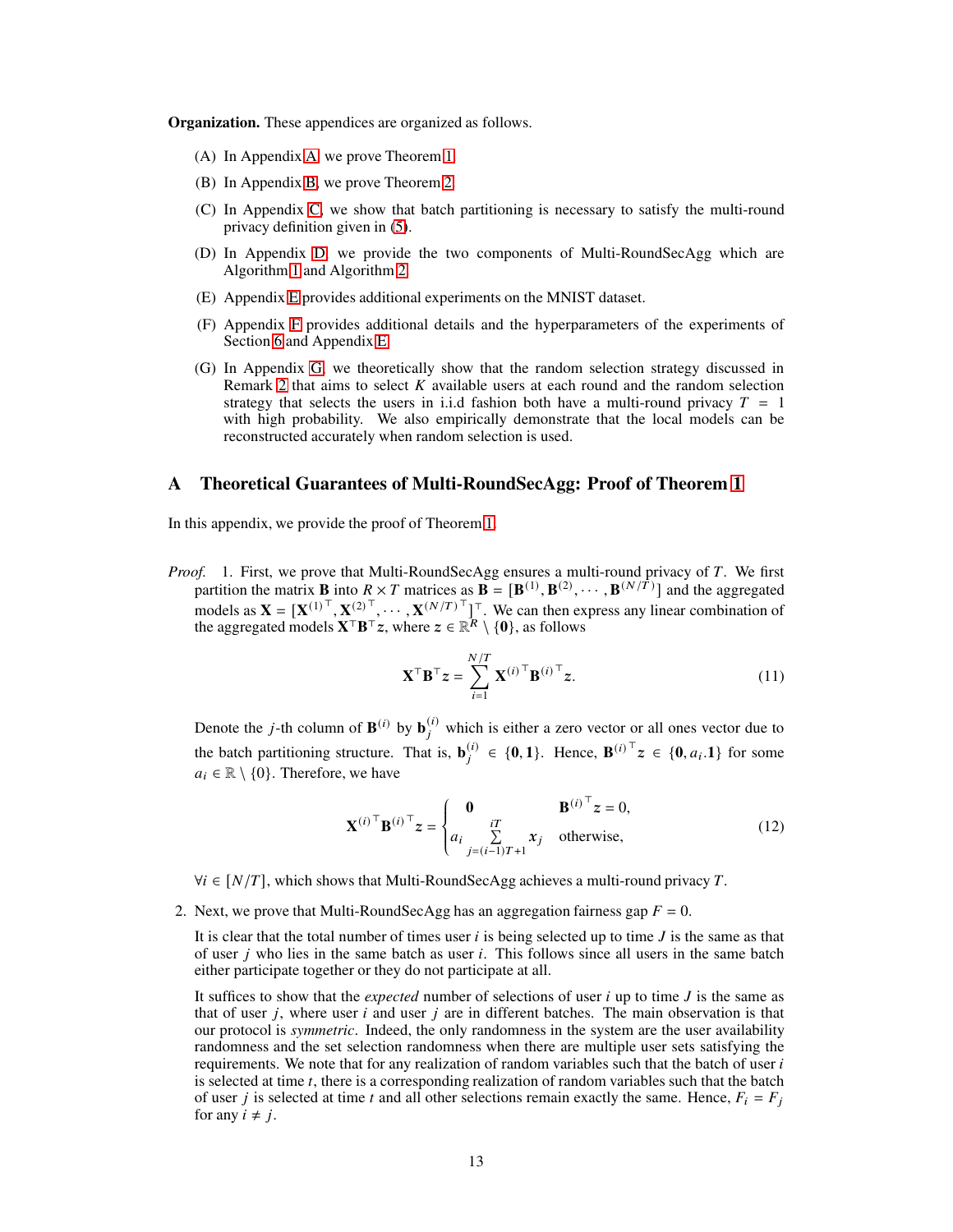3. Finally, we characterize the average aggregation cardinality of Multi-RoundSecAgg. The average aggregation cardinality can be expressed as follows

$$
C = K (1 - Pr[No row of B is available])
$$
  
=  $K \left( 1 - Pr[At least \frac{N}{T} - \frac{K}{T} + 1 \text{ batches are not available}] \right)$   
=  $K \left( 1 - \sum_{i=N/T-K/T+1}^{N/T} {N/T \choose i} q^{i} (1-q)^{N/T-i} \right),$  (13)

where q is the probability that a certain batch is not available, which is given by  $q = 1 - (1 - p)^T$ .

 $\Box$ 

# <span id="page-13-0"></span>B Convergence Analysis of Multi-RoundSecAgg : Proof of Theorem [2](#page-7-2)

The proof of Theorem [2](#page-7-2) is divided into two parts. In the first part, we introduce a new sequence to represent the local updates in each user with respect to step index while we use the global round index t for  $x^{(t)}$  in [\(2\)](#page-3-1). We carefully define the sequence and the step index, and then provide the convergence analysis of the sequence. In the second part, we bridge the newly defined sequence and  $x^{(t)}$  in [\(2\)](#page-3-1), and provide convergence analysis of  $x^{(t)}$ .

### First Part (Convergence analysis of local model updates).

Let  $w_i^{(j)}$  $\mu^{(j)}$  be the local model updated by user *i* at the *j*-th step. Note that this step index is different from the global round index t in [\(2\)](#page-3-1) as each user updates the local model by carrying out  $E(\geq 1)$ local SGD steps before sending the results to the server. Let  $I_E$  be the set of global synchronization steps, i.e.,  $I_E = \{nE | n = 0, 1, 2, \ldots\}$ . Importantly, we define the step index j such it increases from  $nE$  to  $nE + 1$  only when the server does not skip the selection, i.e., there are at least K available users at step  $nE + 1$  for  $n \in \{0, 1, 2, \ldots\}$ . We denote by  $\mathcal{H}_{nE}$  the set selected by Multi-RoundSecAgg at step index  $nE$  and from the definition,  $|\mathcal{H}_{nE}| = K$  for all  $n \in \{0, 1, 2, \ldots\}$ . Then, the update equation can be described as

$$
\boldsymbol{v}_i^{j+1} = \boldsymbol{w}_i^j - \eta^j \nabla L_i \left( \boldsymbol{w}_i^j, \xi_i^j \right), \tag{14}
$$

$$
w_i^{j+1} = \begin{cases} v_i^{j+1} & \text{if } j+1 \in I_E \\ \frac{1}{K} \sum_{k \in \mathcal{H}_{j+1}} v_k^{j+1} & \text{if } j+1 \notin I_E \end{cases}
$$
 (15)

where we introduce an additional variable  $v_i^{j+1}$  $j_{i}^{t+1}$  to represent the immediate result of one step SGD from  $w_i^j$  $j$ . We can view  $w_i^{j+1}$  $j^{+1}$  as the model obtained after aggregation step (when  $j + 1$  is a global synchronization step). Motivated by [\[26,](#page-11-8) [18\]](#page-11-0), we define two virtual sequences

$$
\overline{v}^j = \frac{1}{N} \sum_{i=1}^N v_i^j,
$$
\n(16)

<span id="page-13-1"></span>
$$
\overline{w}^j = \frac{1}{N} \sum_{i=1}^N w_i^j.
$$
 (17)

We can interpret  $\overline{v}^{j+1}$  as the result of single step SGD from  $\overline{w}^j$ . When  $j \notin I_E$ , both  $\overline{v}^j$  and  $\overline{w}^j$ are not accessible. We also define  $\overline{g}^j = \frac{1}{N} \sum_{i=1}^N \nabla L_i \left( w_i^j \right)$ i and  $g^j = \frac{1}{N} \sum_{i=1}^N \nabla L_i \left( w_i^j \right)$  $j_i^j, \xi_i^j$ ). Then,  $\overline{v}^{j+1} = \overline{w}^j - \eta^j g^j.$ 

Now, we state our two key lemmas.

<span id="page-13-2"></span>**Lemma 1** (Unbiased selection). When  $j + 1 \in \mathcal{I}_E$ , the following is satisfied,

$$
\mathbb{E}_{\mathcal{H}_{j+1}}[\overline{\boldsymbol{w}}^{j+1}] = \overline{\boldsymbol{v}}^{j+1}.
$$
\n(18)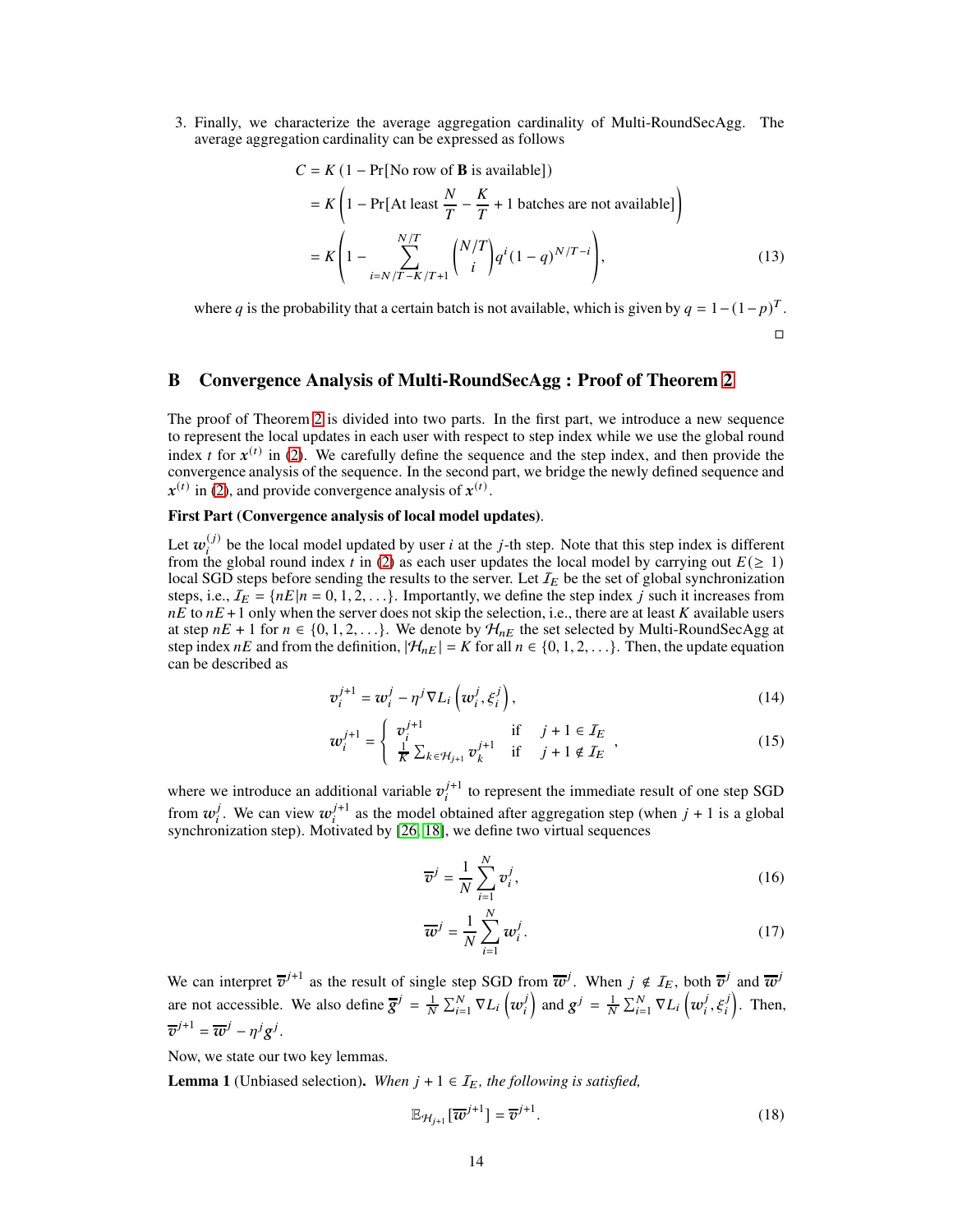*Proof.* Let  $H_{i+1} = \{i_1, \ldots, i_K\}$ . Then, we have

$$
\mathbb{E}_{\mathcal{H}_{j+1}}[\overline{\boldsymbol{w}}^{j+1}] = \frac{1}{K} E_{\mathcal{H}_{j+1}} \left[ \sum_{k \in \mathcal{H}_{j+1}} \boldsymbol{v}_k^{j+1} \right] = \frac{1}{K} E_{\mathcal{H}_{j+1}} \left[ \sum_{k=1}^K \boldsymbol{v}_{i_k}^{j+1} \right] = E_{\mathcal{H}_{j+1}}[\boldsymbol{v}_{i_k}^{j+1}]
$$

$$
= \sum_{k=1}^N \frac{1}{N} \boldsymbol{v}_k^{j+1} = \overline{\boldsymbol{v}}^{j+1} \qquad (19)
$$

where [\(19\)](#page-14-0) follows as  $Pr[i_k = j] = \frac{1}{N}$  for  $i \in [N]$ . This is because the sampling probability of each user is identical due to the symmetry in the construction and the fact that all users have the same dropout probability. □

Now, we provide the convergence analysis of the sequence  $\overline{w}^j$  defined in [\(17\)](#page-13-1). We have,

$$
\|\overline{\boldsymbol{w}}^{j+1} - \boldsymbol{w}^*\|^2 = \|\overline{\boldsymbol{w}}^{j+1} - \overline{\boldsymbol{v}}^{j+1} + \overline{\boldsymbol{v}}^{j+1} - \boldsymbol{w}^*\|^2
$$
  
= 
$$
\|\overline{\boldsymbol{w}}^{j+1} - \overline{\boldsymbol{v}}^{j+1}\|^2 + \|\overline{\boldsymbol{v}}^{j+1} - \boldsymbol{w}^*\|^2 + 2\left(\overline{\boldsymbol{w}}^{j+1} - \overline{\boldsymbol{v}}^{j+1}\right)^\top \left(\overline{\boldsymbol{v}}^{j+1} - \boldsymbol{w}^*\right).
$$
 (20)

When the expectation is taken over  $\mathcal{H}_{j+1}$ , the last term in [\(20\)](#page-14-1) becomes zero due to Lemma [1.](#page-13-2) For the second term in [\(20\)](#page-14-1), we have

<span id="page-14-2"></span><span id="page-14-0"></span>
$$
\|\overline{v}^{j+1} - w^*\|^2 \le (1 - \eta^j \mu) \|\overline{w}^j - w^*\|^2 + \alpha (\eta^j)^2,
$$
 (21)

where  $\alpha = \frac{1}{N} \sum_{i=1}^{N} \frac{\sigma_i^2}{\sigma_i^2} + 6\rho \Gamma + 8(E-1)^2 G^2$  and [\(21\)](#page-14-2) directly follows from Lemma 1, 2, 3 of [\[18\]](#page-11-0). The first term in [\(20\)](#page-14-1) becomes zero if  $j + 1 \in I<sub>E</sub>$ , and if  $j + 1 \notin I<sub>E</sub>$ , from Lemma 5 of [\[18\]](#page-11-0), it is bounded by

<span id="page-14-3"></span><span id="page-14-1"></span>
$$
\mathbb{E}_{\mathcal{H}_{j+1}} \|\overline{\boldsymbol{w}}^{j+1} - \overline{\boldsymbol{v}}^{j+1}\|^2 \le \beta (\eta^j)^2,
$$
\n(22)

where  $\beta = \frac{4(N-K)E^2G^2}{K(N-1)}$  $\frac{N-K}{K(N-1)}$ . By combining [\(20\)](#page-14-1) to [\(22\)](#page-14-3), we have

$$
\mathbb{E} \|\overline{w}^{j+1} - w^*\|^2 \le (1 - \eta^j \mu) \|\overline{w}^j - w^*\|^2 + (\alpha + \beta)(\eta^j)^2. \tag{23}
$$

Then by utilizing the similar induction in [\[18\]](#page-11-0), we can show that

<span id="page-14-4"></span>
$$
\mathbb{E}\|\overline{\boldsymbol{w}}^{j+1} - \boldsymbol{w}^*\|^2 \le \frac{1}{\gamma + t - 1} \left(\frac{4(\alpha + \beta)}{\mu^2} + \gamma \mathbb{E}\|\overline{\boldsymbol{w}}^0 - \boldsymbol{w}^*\|^2\right),\tag{24}
$$

where  $\gamma = \max \left\{ \frac{8\rho}{\mu} \right\}$  $\left\{\frac{\delta \rho}{\mu}, E\right\}$ . By combining [\(24\)](#page-14-4) with  $\rho$ -smoothness of the global loss function in [\(1\)](#page-2-1), we have

<span id="page-14-5"></span>
$$
\mathbb{E}[L(\overline{w}^I)] - L^* \le \frac{\rho}{\gamma + I - 1} \left( \frac{2(\alpha + \beta)}{\mu^2} + \frac{\gamma}{2} \mathbb{E} ||\overline{w}^0 - x^*||^2 \right).
$$
 (25)

### Second Part (Convergence analysis of global model).

Now, we bridge the sequence  $\overline{w}^T$  and  $x^{(t)}$  in [\(2\)](#page-3-1) to provide the convergence analysis of  $x^{(t)}$ . Since we define the step index *j* such that *j* increases from  $nE$  to  $nE + 1$  only when the server does not skip the selection, we have

<span id="page-14-6"></span>
$$
\mathbb{E}[L(\mathbf{x}^{(J)})] = \mathbb{E}[L(\overline{\boldsymbol{w}}^{(JE\phi)})]
$$
(26)

where  $\phi$  is the probability that there are at least  $K$  available users at a certain synchronization step, and  $\phi = \frac{\bar{C}}{K}$  due to the fact that  $C = K \cdot Pr[$ at least one row of **B** is available] =  $K\phi$ . By combining  $(25)$  and  $(26)$ , we have that,

$$
\mathbb{E}[L(\mathbf{x}^{(J)})] - L^* \le \frac{\rho}{\gamma + \frac{C}{K}EJ - 1} \left( \frac{2(\alpha + \beta)}{\mu^2} + \frac{\gamma}{2} \mathbb{E} ||\mathbf{x}^{(0)} - \mathbf{x}^*||^2 \right),\tag{27}
$$

which completes the proof.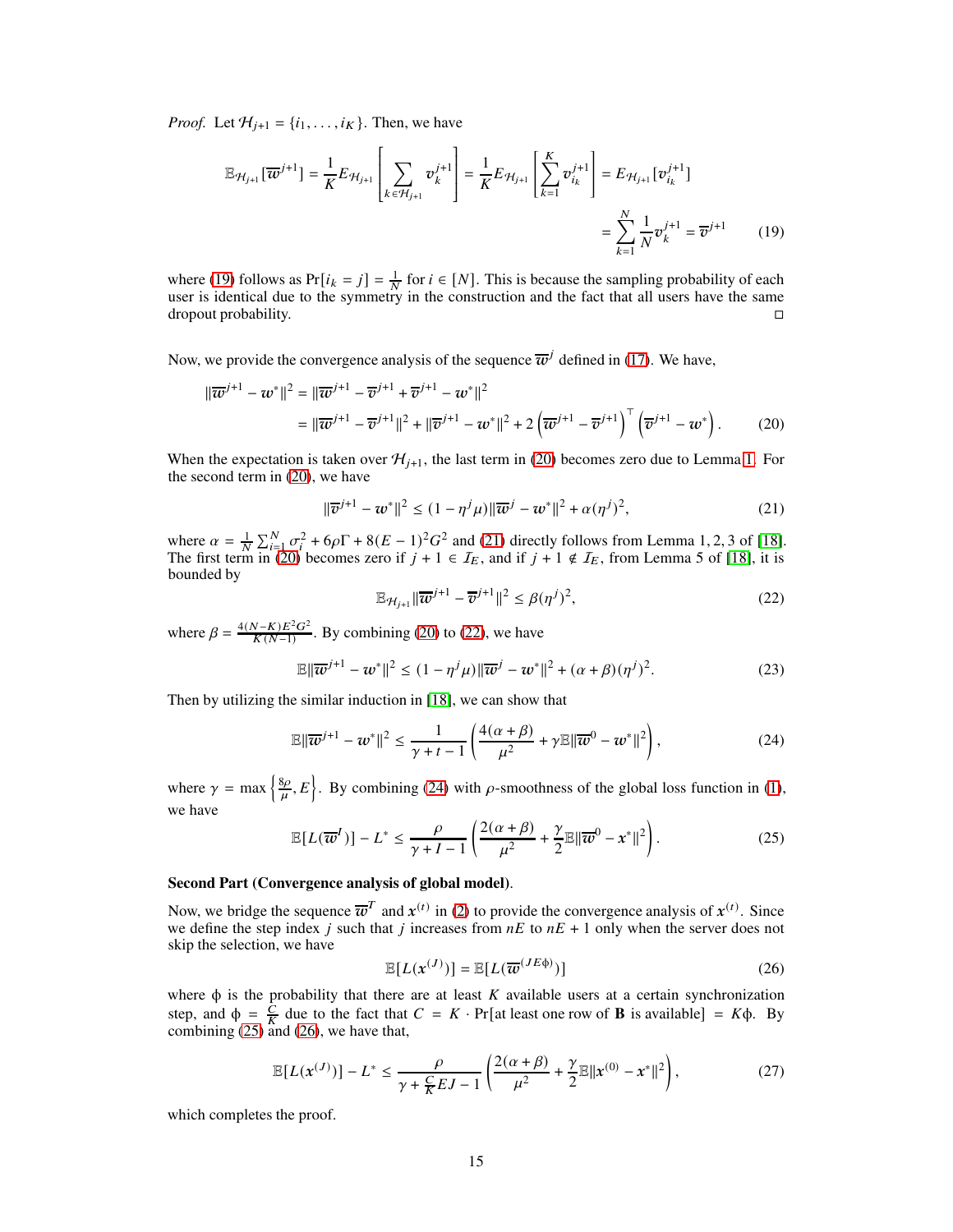### C Necessity of Batch Partitioning (BP)

In this appendix, we show that batch partitioning is necessary to satisfy the multi-round privacy guarantee of Equation [\(5\)](#page-4-1) and our strategy is optimal in the sense that no other strategy can have more distinct user selection sets than our strategy.

*Proof.* Consider any scheme which selects sets from an  $R \times N$  matrix  $V = [v_1, \dots, v_N]^\top$ . Denote the linear coefficients multiplying them by  $z_i$ ,  $i \in [R]$ . Then, the *i*-th element of  $V^{\top}z$  is given by

<span id="page-15-3"></span>
$$
\{\mathbf V^\top \mathbf z\}_i = \sum_{j \in \text{supp}(v_i)} z_i.
$$
 (28)

We now claim that we can cluster the entries using equivalence of linear functions to groups, where each group must have a size of at least T except for the group corresponding to the zero function. To show this, we choose each  $z_i \stackrel{\text{i.i.d.}}{\sim} U[0, 1]$ , and the key observation is that if two entries have different linear functions then their final value after this assignment would be different with probability one. Since the scheme satisfies a multi-round privacy  $T$ , this implies that for each non-zero linear function of the form of Equation [\(28\)](#page-15-3), there must be at least  $T$  of them. If we group the entries according to the equivalence of linear functions, we get at most  $N/T$  groups (ignoring the group of constant zero).

Then, we show that the total number of possible sets R is upper-bounded by  $\binom{N}{K/T}$ . We observe that the total number of non-zero groups we can choose for each vector is at most  $K/T$  due to the size of each group, so the total number of distinct vectors satisfying the weight requirement is at most

$$
R \le R_{\text{max}} \frac{\text{def}}{E} \binom{D}{E},\tag{29}
$$

where  $D \leq N/T$  is the total number of groups corresponding to the non-zero linear functions, and  $E \leq K/T$  is the total number of groups we may select in each round. Next, we have

<span id="page-15-1"></span>
$$
R_{\text{max}} = \binom{D}{E}
$$
  
\n
$$
\stackrel{(i)}{\leq} \binom{N/T}{E}
$$
  
\n
$$
\stackrel{(ii)}{\leq} \binom{N/T}{K/T} = R_{\text{BP}},
$$
  
\n(30)

where (*i*) follows since  $\binom{D}{E}$  is monotonically increasing w.r.t *D*, and (*ii*) follows as  $\binom{D}{E}$  is monotonically increasing w.r.t E if  $E \le D/2$ .

### <span id="page-15-0"></span>D The Two Components of Multi-RoundSecAgg : Algorithms [1](#page-16-0) and [2](#page-16-1)

In Algorithm [1](#page-16-0) and [2,](#page-16-1) we describe the two components of Multi-RoundSecAgg, which is proposed in Section [4.](#page-5-3)

### <span id="page-15-2"></span>E Additional Experiments

To further investigate the performance of Multi-RoundSecAgg, we implement a simple CNN [\[16\]](#page-10-15) with two  $5\times 5$  convolution layers, a fully connected layer with ReLU activation, and a final Softmax output layer. This standard model has 1,663,370 parameters and is sufficient for our needs, as our goal is to evaluate various schemes, not to achieve the best accuracy. We study the two settings for partitioning the MNIST dataset across the users.

• IID Setting. In this setting, the 60000 training samples are shuffled and partitioned uniformly across the  $N = 120$  users, where each user receives 500 samples.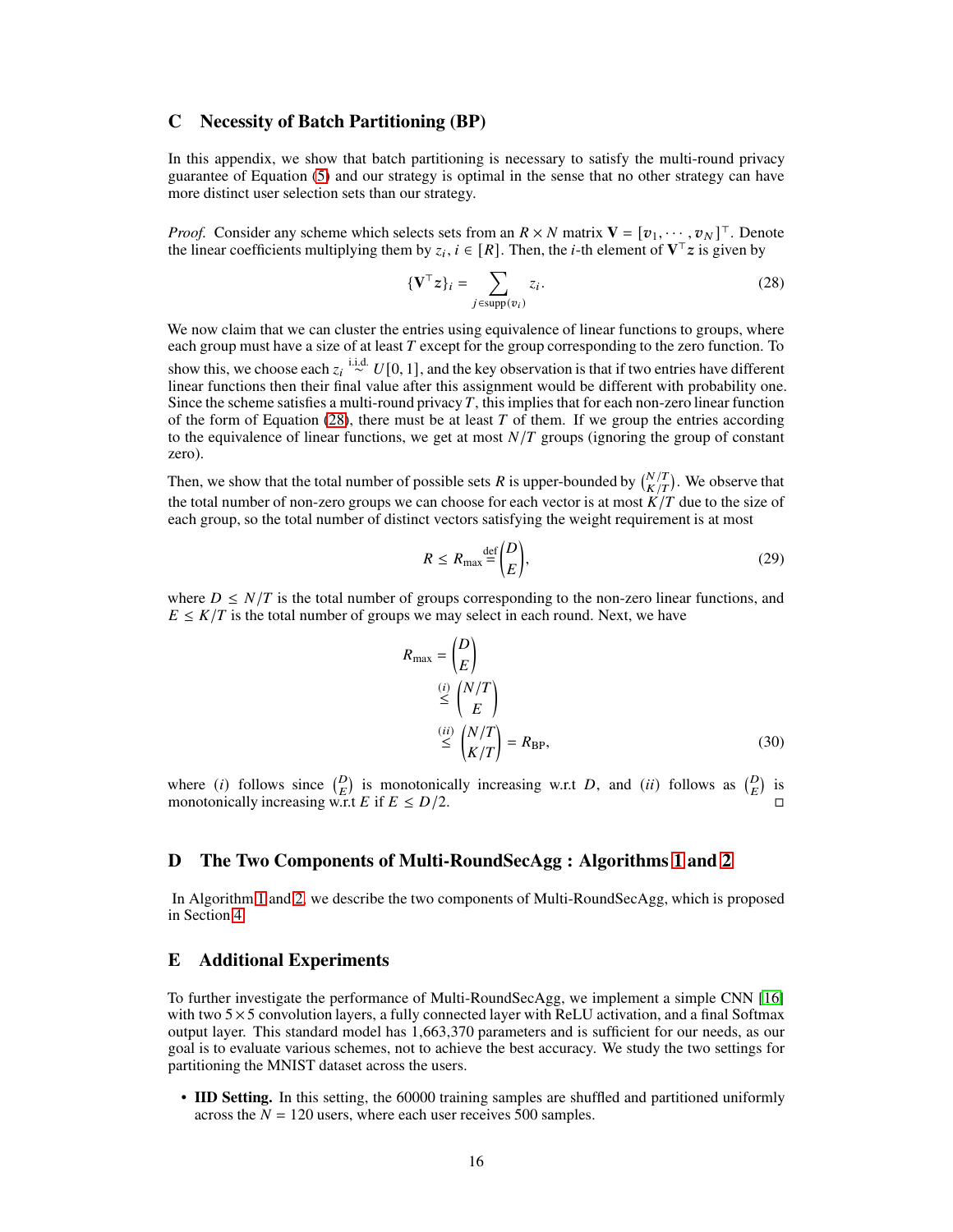#### <span id="page-16-0"></span>Algorithm 1 Batch Partitioning Privacy-preserving Family Generation

**Input:** Number of users  $N$ , row weight  $K$  and the desired multi-round privacy guarantee  $T$ . **Output:** Privacy-preserving Family  $\mathbf{B} \in \{0, 1\}^{R_{BP} \times N}$ , where  $R_{BP} = \binom{N/T}{K/T}$ **Initialization:**  $\mathbf{B} = \mathbf{0}_{R_{\text{BP}} \times N}$ .

- 1: Partition index sets  $\{1, 2, ..., N\}$  into  $\frac{N}{T}$  sets,  $G_1, ..., G_{\frac{N}{T}}$ , where  $|G_i| = T$  for all  $i \in [\frac{N}{T}]$ .
- 2: Generate all possible sets each of which is union of  $\frac{K}{T}$  sets out of  $\frac{N}{T}$  sets  $(G_1, \ldots, G_{\frac{N}{T}})$  without replacement. Denote the generated sets by  $\mathcal{L}_1, \ldots, \mathcal{L}_{R_{\text{BP}}}.$
- 3: for  $i = 1, 2, ..., R_{BP}$  do 4: **for**  $j = 1, 2, ..., N$  do
- <span id="page-16-1"></span>5: **if**  $j \in \mathcal{L}_i$  then  $\{b_i\}_j = 1$

### Algorithm 2 Available Batch Selection

**Input:** A family of sets **B**, set of available users  $\mathcal{U}^{(t)}$ , the frequency of participation vector  $f^{(t-1)}$ , and the selection mode  $\lambda$ .  $\lambda = 0$  when  $p_i = p$ ,  $\forall i \in [N]$  and 1 otherwise **Output:** A participation vector  $p^{(t)}$ . **Initialization:**  $\mathbf{B}^{(t)} = [\ ]$ ,  $\ell_{\min}^{(t-1)} := \arg \min_{i \in \mathcal{U}^{(t)}} f_i^{(t-1)}$  $\frac{i^{(l-1)}}{i}$ . 1: **for**  $i = 1, 2, ..., R_{BP}$  **do** 2: if supp $(b_i) \subseteq \mathcal{U}^{(t)}$  then  $\mathbf{B}^{(t)} = [\mathbf{B}^{(t)}^\top, b_i]^\top$ . 3: **if**  $B^{(t)} = [$  ] then 4:  $$  $_{r(t)}^{(t)} = 0.$ 5: else if  $\lambda = 0$  then  $\triangleright$  Uniform selection 6: Select a row from  $\mathbf{B}^{(t)}$ ,  $\mathbf{b}_{r(t)}^{(t)}$  $_{r(t)}^{(t)}$ , uniformly at random. 7: else ⊳ Fairness-aware selection 8: Select a row from  $\mathbf{B}^{(t)}$ ,  $\mathbf{b}_{r(t)}^{(t)}$  $_{r(t)}^{(t)}$ , uniformly at random from the rows that include  $\ell_{\min}^{(t-1)}$ . 9:  $p^{(t)} = b_{r(t)}^{(t)}$  $\frac{r(t)}{r(t)}$ . 10: Update  $f^{(t)} = f^{(t-1)} + p^{(t)}$ 

• Non-IID dataset. In this setting, we first sort the dataset by the digit labels, partition the sorted dataset into 120 shards of size 500, and assign each of the 120 users one shard. This is similar to the pathological non-IID partitioning setup proposed in [\[16\]](#page-10-15), where our partition is an extreme case as each user has only one digit label while each user in [\[16\]](#page-10-15) has two.

<span id="page-16-2"></span>

Figure 7: Training rounds versus test accuracy of CNN in [\[16\]](#page-10-15) on the MNIST with  $N = 120$  and  $K = 12$ .

We measure the test accuracy of the six schemes in the two settings, the IID and the Non-IID settings, for both IID and non-IID settings. Our results are demonstrated in Figure [7.](#page-16-2) We make the following key observations, which are similar to the observations on the CIFAR-10 dataset.

• In the IID setting, the Multi-RoundSecAgg schemes show comparable test accuracy to the random selection and random weighted selection schemes while the Multi-RoundSecAgg schemes provide better multi-round privacy guarantee  $T$ .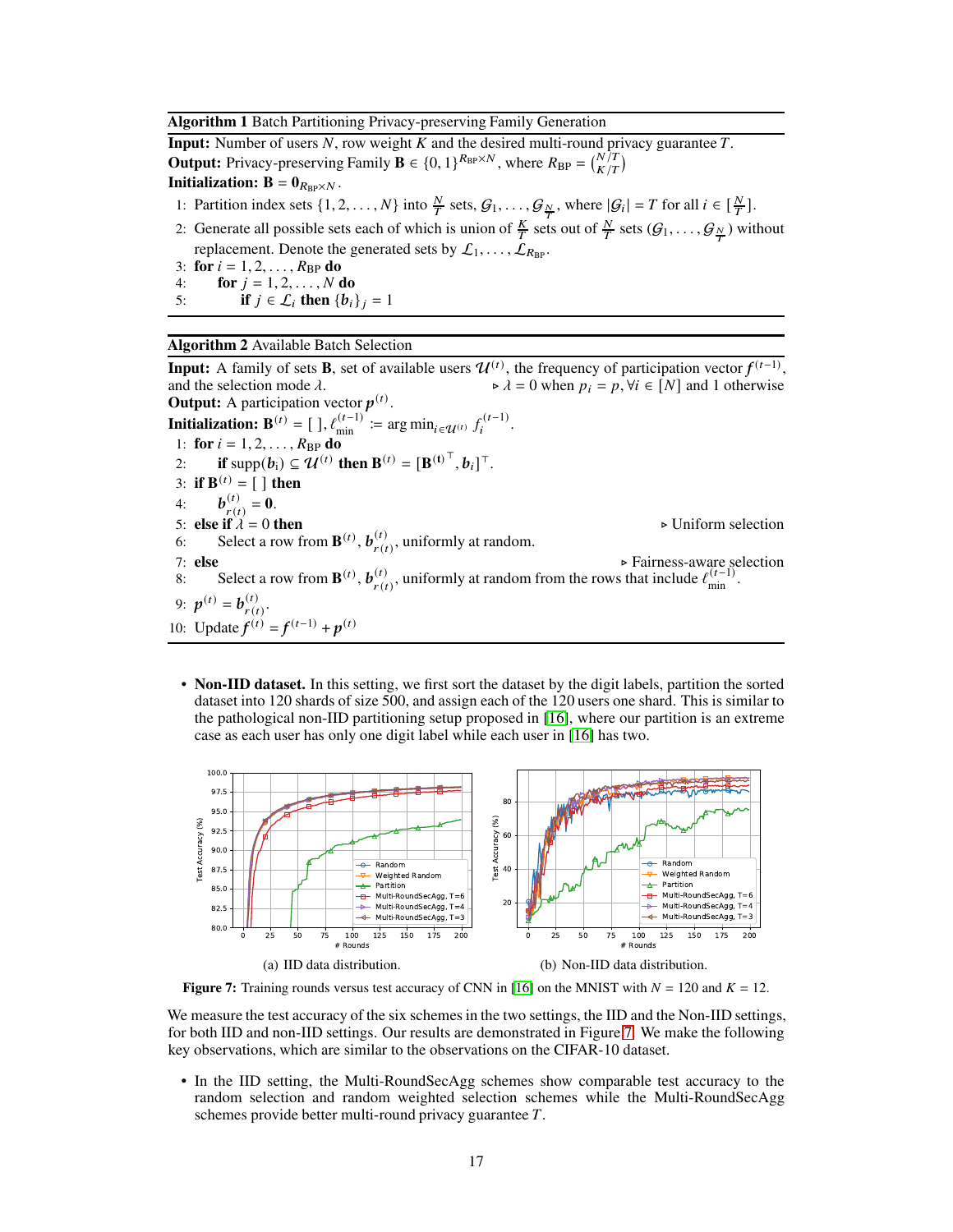- In the non-IID setting, the Multi-RoundSecAgg schemes outperform the random selection scheme while showing comparable test accuracy to the weighted random selection scheme. This is because Multi-RoundSecAgg schemes have better aggregation fairness gaps as demonstrated in Figure [4\(b\),](#page-8-3) which results in better test accuracy in the non-IID setting.
- In both IID and non-IID settings, the user partitioning scheme has the worst test accuracy as its average aggregation cardinality is much smaller than the other schemes.

### <span id="page-17-1"></span>F Experiment Details

In this section, we provide more details about the experiments of Section [6](#page-7-0) and Appendix [E.](#page-15-2)

<span id="page-17-2"></span>We summarize the test accuracy of CIFAR-10 and MNIST dataset in Table [2](#page-17-2) and Table [3,](#page-17-3) respectively. For both dataset, we run experiments five times with different random seeds and present the average value of the test accuracy in Table [2](#page-17-2) and Table [3.](#page-17-3)

**Table 2:** Test accuracy of LeNet in [\[23\]](#page-11-5) on the CIFAR-10 dataset with  $N = 120$  and  $K = 12$ .

| Scheme                    | <b>IID</b> Setting | Non-IID Setting |
|---------------------------|--------------------|-----------------|
| Random selection          | 64.64%             | 45.20%          |
| Weighted random selection | 65.06%             | 47.89%          |
| User partition            | 55.70%             | 37.74%          |
| Multi-RoundSecAgg, T=6    | $65.01\%$          | 46.35%          |
| Multi-RoundSecAgg, T=4    | 64.95%             | 47.00%          |
| Multi-RoundSecAgg, T=3    | 64.80%             | 47.21%          |

<span id="page-17-3"></span>**Table 3:** Test accuracy of the CNN in [\[16\]](#page-10-15) on the MNIST dataset with  $N = 120$  and  $K = 12$ .

| Scheme                    | <b>IID</b> Setting | Non-IID Setting |
|---------------------------|--------------------|-----------------|
| Random selection          | $98.21\%$          | 85.79%          |
| Weighted random selection | 98.10%             | 94.04%          |
| User partition            | 93.94%             | 75.26%          |
| Multi-RoundSecAgg, T=6    | 97.72%             | 89.88%          |
| Multi-RoundSecAgg, T=4    | 98.11%             | 92.51%          |
| Multi-RoundSecAgg, T=3    | 98.15%             | 94.16%          |

Hyperparameters and computing resources. For a fair comparison between 6 schemes, we find the best learning rate from {0.1, 0.03, 0.01, 0.003, 0.001, 0.0003, 0.0001}. Given the choice of the best learning rate  $\eta$ ,  $\eta$  is decayed to 0.4 $\eta$  every 400 and 800 rounds to train the LeNet on the CIFAR-10 dataset while  $\eta$  is not decayed in the CNN on the MNIST dataset. To train the LeNet on the CIFAR-10 dataset, we use the mini-batch size of 50 and  $E = 1$  local epoch for both IID and Non-IID settings. To train the CNN on the MNIST dataset, we use the mini-batch size of 100 and  $E = 1$ local epoch for both IID and Non-IID settings. All experiments are conducted with users equipped with 3.4 GHz 4 cores i-7 Intel CPU and NVIDIA Geforce 1080, and the users communicate amongst each other through Ethernet to transfer the model parameters.

# <span id="page-17-0"></span>G Multi-round Privacy Analysis of the Conventional Random User Selection Strategies

In this appendix, we first theoretically study the multi-round privacy of two random user selection strategies, and show that they have a very weak multi-round privacy of  $T = 1$  with high probability (for the case where  $p_i = p$ ,  $\forall i \in [N]$ ). Furthermore, we also provide additional experiments showing that the server can reconstruct the local models of all users with high accuracy when a random selection strategy is used. In the theoretical analysis, to simplify the problem, we assume that the model of the users have converged and don't change from one round to the next. However, in the experiments, we empirically evaluate the error in approximating the individual models of the users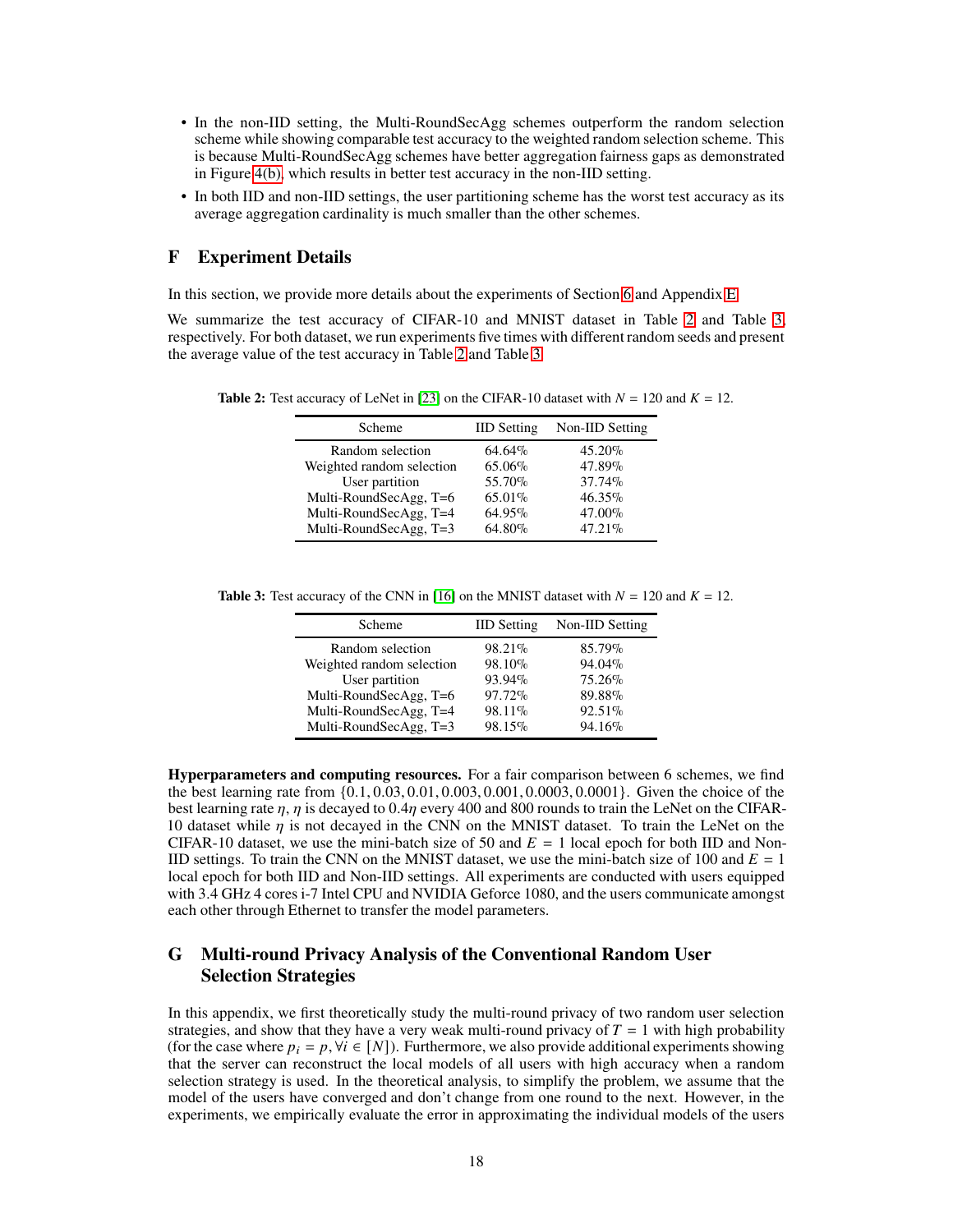(via least-squares error estimation), and show that the server can approximate individual models with very small error.

#### G.1 Theoretical Analysis of the Random Selection Strategies

We start by our theoretical results, where we consider the following two random selection schemes.

- 1.  $K$ -uniform Random Selection. In this scheme, at round  $t$ ,  $K$  users are selected uniformly at random from the set of available users  $\mathcal{U}^{(t)}$  if  $|\mathcal{U}^{(t)}| \geq K$ . Otherwise, the server skips this round.
- 2. **I.I.D Random Selection.** In this scheme, at round  $t$ , each user is selected with probability  $\frac{K}{N(1-p)}$  independently from the other available users, where  $K < N(1-p)$ . Hence, the expected number of selected users at each round is  $K$  user.

For both schemes, we show that the server can reconstruct all individual models after  $N$  rounds in the worst-case scenario (assuming that the models do not change over  $N$  rounds). Specifically, we show that the participation matrices in both schemes have full rank with high probability after  $N$ rounds. This, in turn, implies that the server can reconstruct all local models after  $N$  rounds with high probability in both schemes. We provide our results formally next in Theorem [3.](#page-18-0)

<span id="page-18-0"></span>**Theorem 3.** *(Random Selection Schemes have multi-round privacy guarantee of*  $T = 1$ *).* 

*1. Consider the K-uniform random selection scheme, where*  $min(K, N - K) ≥ cN$ . In this scheme, *the server can reconstruct all individual models of the* N *users after* N *rounds with probability at least*

$$
1 - 2e^{-c^{\prime}N},\tag{31}
$$

*for some constant*  $c' > 0$  *that depends on c.* 

*2. Consider the i.i.d random selection scheme, where the users are selected according to*  $Bern(\frac{K}{N(1-p)})$  distribution and let  $t = K/N$ . In this scheme, the server can reconstruct the *individual models of the N users after N rounds with probability at least* 

$$
1 - 2N(1 - t)^N - (1 + o_N(1))N(N - 1)(t^2 + (1 - t)^2)^N,
$$
\n(32)

*which converges to* 1 *exponentially fast if*  $t \in (0, 1/2)$  *is a fixed constant.* 

*Proof.* We first note that if the participation matrix has full rank after N rounds, then the server can reconstruct the model of each individual user. Hence, we analyze the probability of the  $N \times N$ participation matrix being full rank. We now consider each scheme separately.

1. In the  $K$ -uniform random selection scheme, the probability that the participation matrix after  $N$ rounds  $\mathbf{P}^{(N)}$  has full rank is lower-bounded as follows [\[27\]](#page-11-9), when  $\min(K, N - K) \ge cN$ ,

$$
Pr[\mathbf{P}^{(N)} \text{ has full rank}] \ge 1 - 2e^{-c^{\prime}N},
$$

for some constant  $c' > 0$  that depends on  $c$ . Hence, it follows that the server can reconstruct all individual models with probability at least  $1 - 2e^{-c/N}$ .

2. In the i.i.d random selection scheme, the probability that the participation matrix after  $N$  rounds  $\mathbf{P}^{(N)}$  has full rank is lower-bounded as follows [\[28\]](#page-11-10)

$$
\Pr[\mathbf{P}^{(N)} \text{ has full rank}] \ge 1 - 2N(1 - t)^N - (1 + o_N(1))N(N - 1)(t^2 + (1 - t)^2)^N,
$$

which converges to 1 exponentially fast if  $t = K/N \in (0, 1/2)$  is a fixed constant. Hence, it follows that the probability the server can reconstruct all individual models is lower-bounded by the same probability.

 $\Box$ 

Remark 9. Our experimental results in Section [6](#page-7-0) also show that the multi-round privacy guarantee of the *K*-uniform random selection scheme goes to 1 after almost N rounds as shown in Fig. [4\(a\).](#page-8-5)